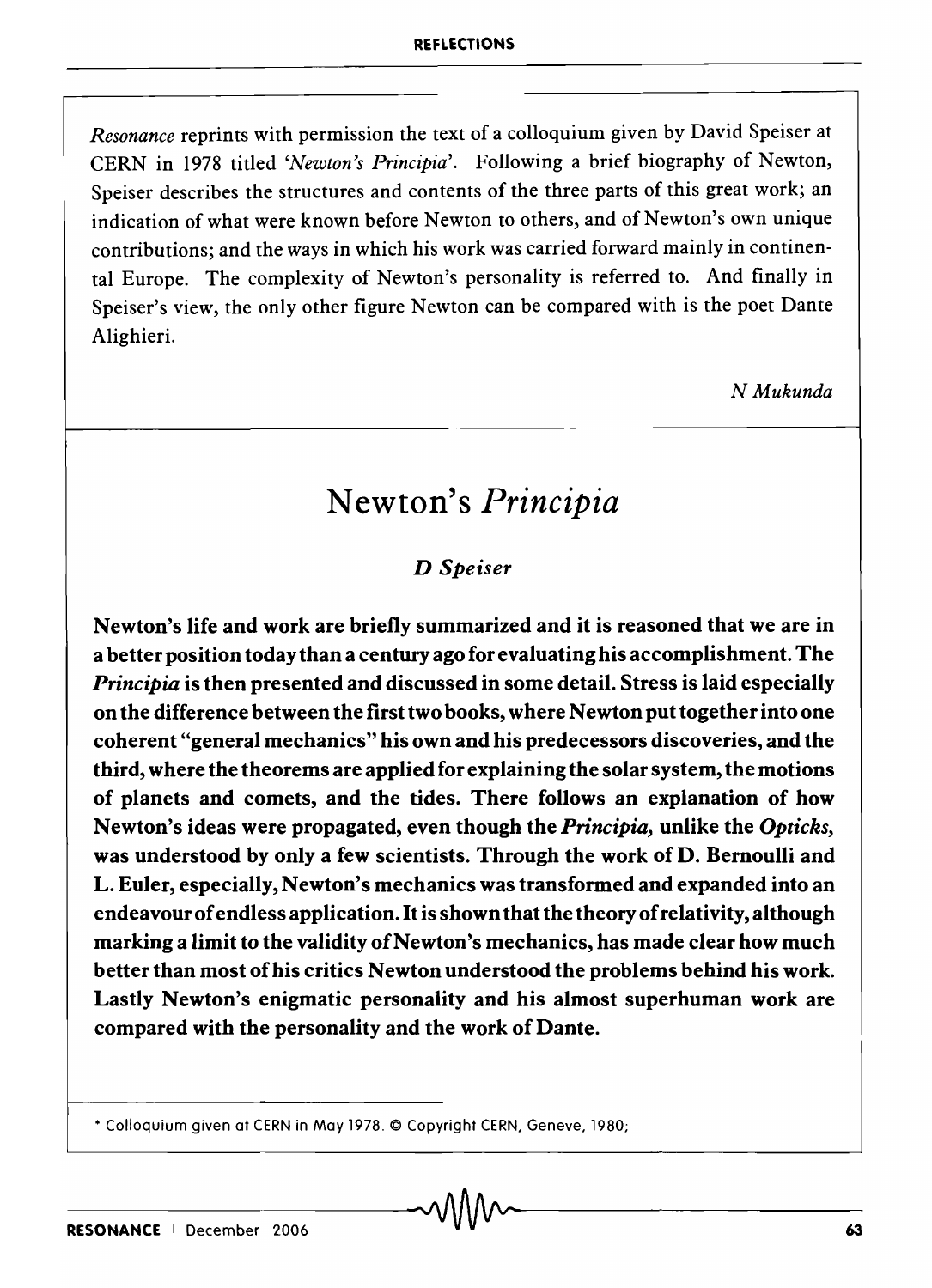Few books were less understood than Newton's *Principia* [1] but few books had a bigger effect. How were Newton's ideas propagated?

At the beginning of this century, the theory of relativity and quantum theory established restrictions on the validity of Newton's mechanics: what is its significance for today's physics and how do we now judge Newton's accomplishment?

\* \* \*

No scientist ever knew such fame or was so honoured as Newton. Copernicus' book appeared only during the last few days before its author's death [2]. Kepler, the "Imperial Mathematician", knew fame, but until his death he remained a poor man persecuted by worries, and he died exhausted by the many material struggles which he had to go through during his entire life. Galileo, already spoiled by glory as a young man, ended his days as a man severely restricted in his freedom. Newton, however, held several high public offices after his scientifically active period, and he remained President of the all-powerful Royal Society for 25 years. No stranger of rank who came to London would forget to pay him reverence. At his funeral, four Dukes and Marquises were his pallbearers, and his tomb stands at the most conspicuous place in Westminster Abbey.

His name, as no one else's, became synonymous with science itself. Euler refers to him often as "Summus Neutonus". In one of his poems, the German poet Schiller calls all scientists briefly "Newtons". And when the philosopher Kant, whose ideas were deeply influenced by Newton, wants to state that a mathematical biology is impossible he says simply, "There will never be a Newton of the grass-blade". Only two scientists after Newton seem to have gained such legendary fame: Darwin in the last century and Einstein in our own, the latter precisely because he overthrew Newton's mechanics.

We must now ask: In what respect are we particularly prepared *today* for understanding Newton the scientist, and for appreciating his work? As an answer, one may point out the following:

Firstly, while Newton's personality remained for a long time hidden behind a veil of venerability (to the point that, for example, David Brewster's biography sometimes reads rather like a hagiography), we know it better today than ever before [3]. The American Louis Trenchard More's impressive book, the article of John Maynard Keynes, the well-known economist who had saved a great part of Newton's manu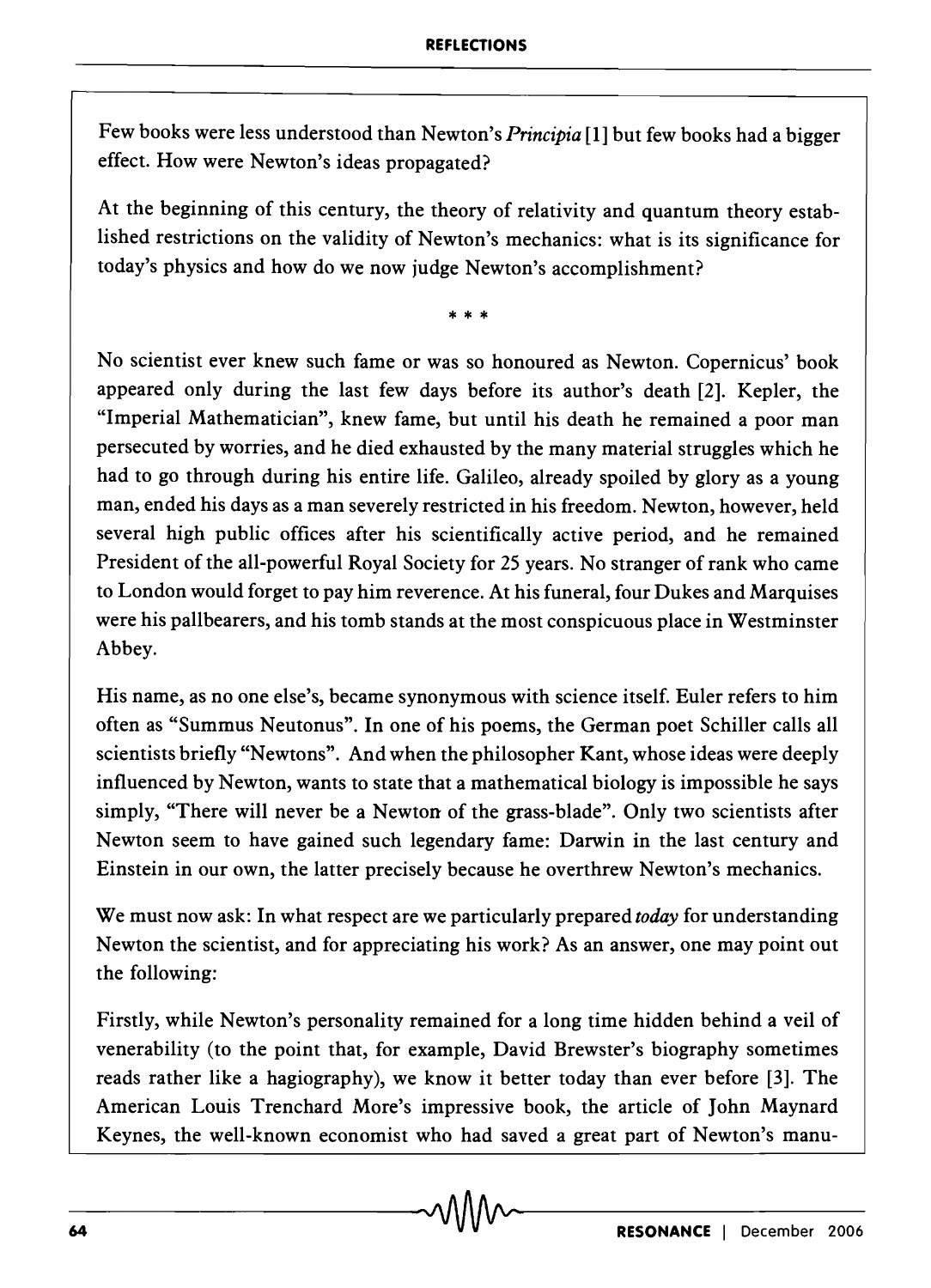scripts, an analysis by Frank Manuel and others, have shown us the great scientist as a man. We now see not only the teacher highly venerated by his disciples, but also a secretive and diffident personality filled with passions, whose behaviour towards his colleagues was often motivated by rancour and who was not above unworthy means.

Secondly, the history of science has taught us a lot during recent decades. Alexandre Koyre, Bernard Cohen, Derek Whiteside, A Rupert and Mary Boas Hall, John Herivel, and many others have made Newton's work much more accessible [4]. And with respect to the later development of mechanics, C A Truesdell has removed many prejudices that had become entrenched in the course of time [5]. He corrected the opinion, formulated among others by the physicist E. Mach, that "After Newton, mechanics neither advanced nor went back one single step" [6]. Today, we know that this is erroneous. Much of what we today call Newton's mechanics was already known before him, and much was only found after him. And since in what follows I shall often talk of the accomplishments of Newton's successors, I hasten to add that nothing is further from my intention than to diminish Newton's importance. I shall do this rather in order to show the vastness of science itself, with respect to which even such a grandiose work as Newton's may appear small.

But above all, for more than 200 years Newton's mechanics was thought to be unchangeable. Yet in this century, its limitations were discovered. The special theory of relativity, the general theory of relativity and finally quantum mechanics, gave limits to the applicability of classical mechanics, and today, more than 50 years thereafter, at the beginning of the last quarter of the century, we are perhaps for the first time at a sufficient distance to correctly appreciate the significance of Newton's discoveries.

And finally, one must also be aware of the fact that, perhaps for the first time, physics and chemistry are no longer at the forefront of scientific progress, but that molecular biology has taken over this role during the past 20 years.

Therefore, I shall not be speaking now as a historian of Newton, which I am not, but merely as a physicist trying to understand his book.

\* \* \*

A few words must suffice as a sketch of Newton's life.

Isaac Newton was born on Christmas day, 1642 (old calendar) in Woolsthorpe. He was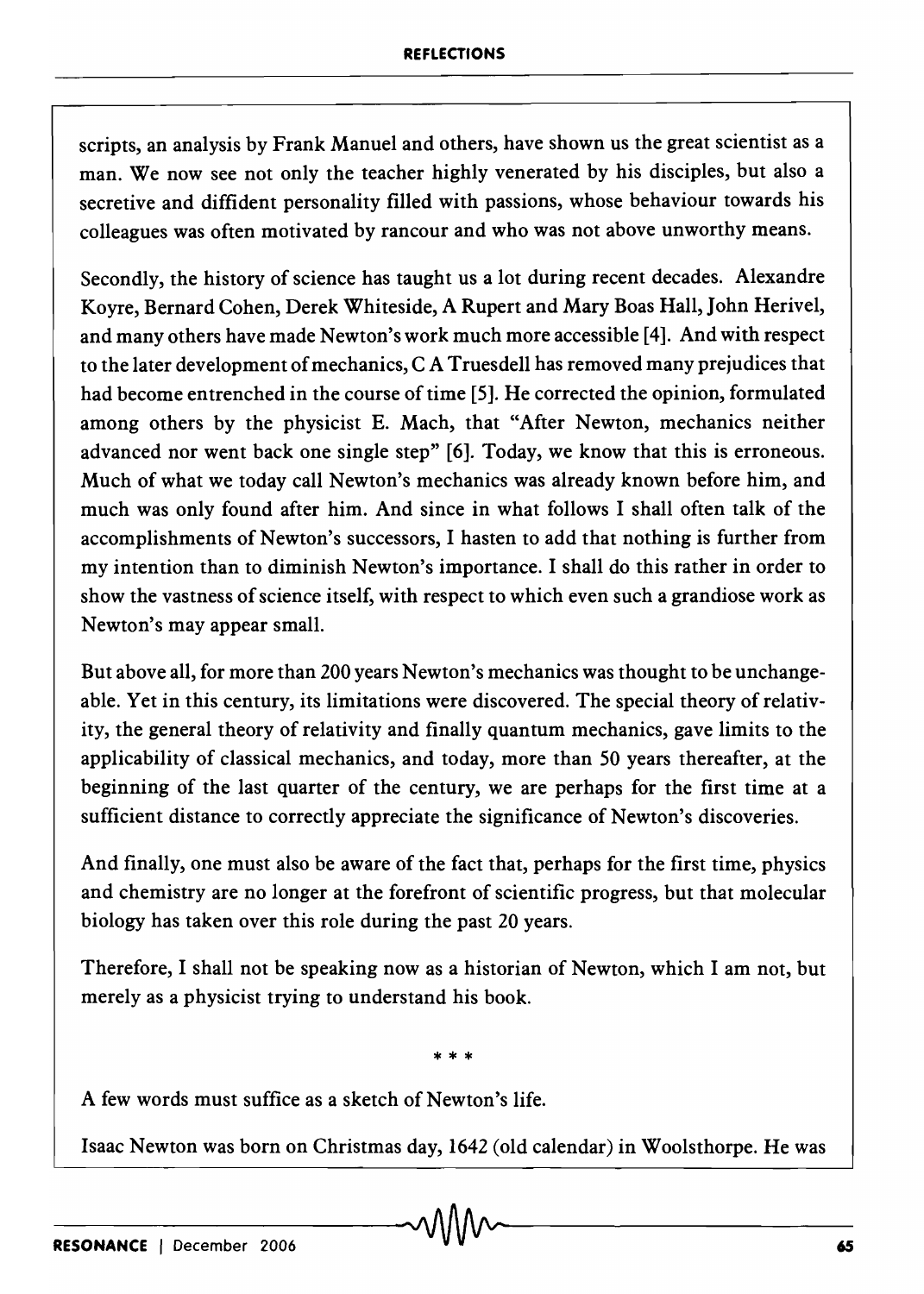the posthumous son of an independent farmer, brought up first by his mother and, after her second marriage, by his grandmother. Because of his extraordinary gifts and also because people did not think that he would be strong enough for the life of a farmer, he was sent to Cambridge, presumably in order to study theology. And theology indeed remained during his whole life the subject of his principal interest, to which he devoted the greater part of his time and energy. But once at Cambridge his extraordinary gift for mathematics was soon discovered, and he followed there among others the courses of the famous Isaac Barrow, whose successor he later became.

At the end of his undergraduate years (as we would say today) during the great plague of 1665-66 he was forced to return to Woolsthorpe, and there he made the three great discoveries which made him immortal, or to be precise, he took the first steps towards them: his calculus of fluxions, the theory oflight and colours, and the explanation of the attraction of the moon. But what he discovered he kept to himself. In truth, in none of the three cases do we know exactly how much Newton had already discovered at this date. With respect to gravitation, one thing is certain: he must have grasped intuitively something decisive, but he probably thought that he had not yet a systematic and solid enough foundation for his theory. It was at this time too that there occurred the famous incident of the apple in his mother's garden, which he later recounted to his friend Stukeley.

However, back at Cambridge, he became involved again with other subjects. Only in 1679 and at the beginning of the 1680's did he begin to work once again on the problems of mechanics, which he had left untouched for almost 15 years. It appears that it was an exchange of letters with his rival Robert Hooke that made him return to the still unsolved problem of gravity. And *then,* in a few years, he composed the *Principia,* or more fully the *Philosophiae Naturalis Principia Mathematica* [1]. It was printed in 1687, thanks mainly to the efforts of his disciple Edmund Halley, with the imprimatur, given on 5 July 1686, of the president of the Royal Society, the famous Samuel Pepys, whose often indiscreet diaries are still today a delight to many readers.

But a few years after this publication, Newton's life changed drastically. In the autumn of 1693 he suffered a breakdown, the significance of which has perhaps been sometimes exaggerated. However that may be, according to Lord Keynes, his friends, especially Charles Montague, Lord Halifax, decided that nothing less than a complete change in his life was needed. Thanks to Halifax's influence, in 1696 he was appointed first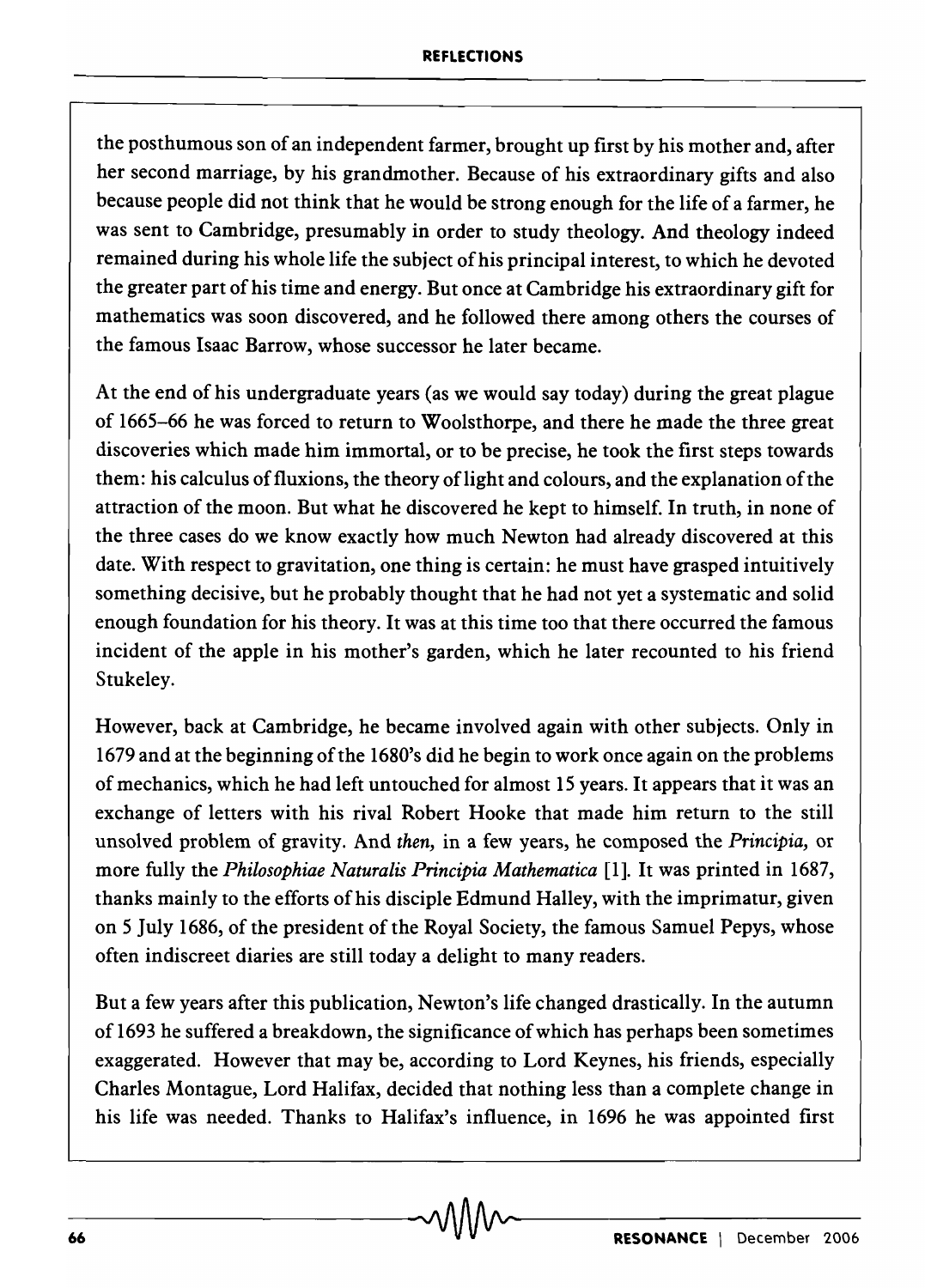"Warden" and then "Master of the Mint", in which capacity he was to supervise the coining of the new English money that was introduced by decision of Halifax and the Whig government. His predecessors had considered the office mostly as a sinecure, but not he: Newton, it seems, was an extremely able administrator; he had in fact been a very good one already at Cambridge. Keynes calls him "one of the greatest and most efficient of our civil servants", and he performed his task splendidly; indeed, his chemical studies had prepared him well. False money was common at this time, and coins were often devalued by cutting or clipping little bits, so that the honest people lived in a state of permanent inflation. Dr Fierz has told me that we owe to Newton the invention of the "milled edge" for protecting money against such assaults, an invention which each of you carry in his pocket. Thanks to Newton's energy, the output of new money was increased by a factor of eight. He also defended money in a more active way, namely by organizing his own police and a net of informers. According to Manuel, at least 19 coiners of false money were hanged as a result of Newton's efforts, for counterfeiting was considered high treason [7]. However we may feel about this today, England certainly profited greatly from his activities.

In London, he published in 1704 his second great work, the *Opticks* [81 which is based on work done in the 1660's and on earlier publications, and towards the end of his life, he brought out two more books, one on the *Prophet Daniel and the Apocalypse of St. John*  and one on the *Chronology of the Ancient Kingdoms.* 

During these last years he was a figure of universal respect, and became almost the centre of a cult. He was now the well-established protector and often generous friend of his many disciples: Edmund Halley, Roger Cotes, Henry Pemberton, and for a time, the unfortunate Nicolas Fatio de Duilliers from Geneva.

But at the same time he was the all-powerful president of the Royal Society, punishing and persecuting with all available means anyone who dared to oppose him or who he felt was attacking him. These dark, even sombre, traits appear in the last portraits by the painter John Vanderbank. Thus Arthur Koestler, in one of his books, calls him "monster and saint" [9]. There are light and dark features in his personality, both in almost superhuman measure. But it is tragic that *both* should have had a paralysing, almost stifling effect on the continued development of science in England.

Twice he was to reprint the *Principia* in revised form: in 1713 with Roger Cotes and in 1726 with Henry Pemberton.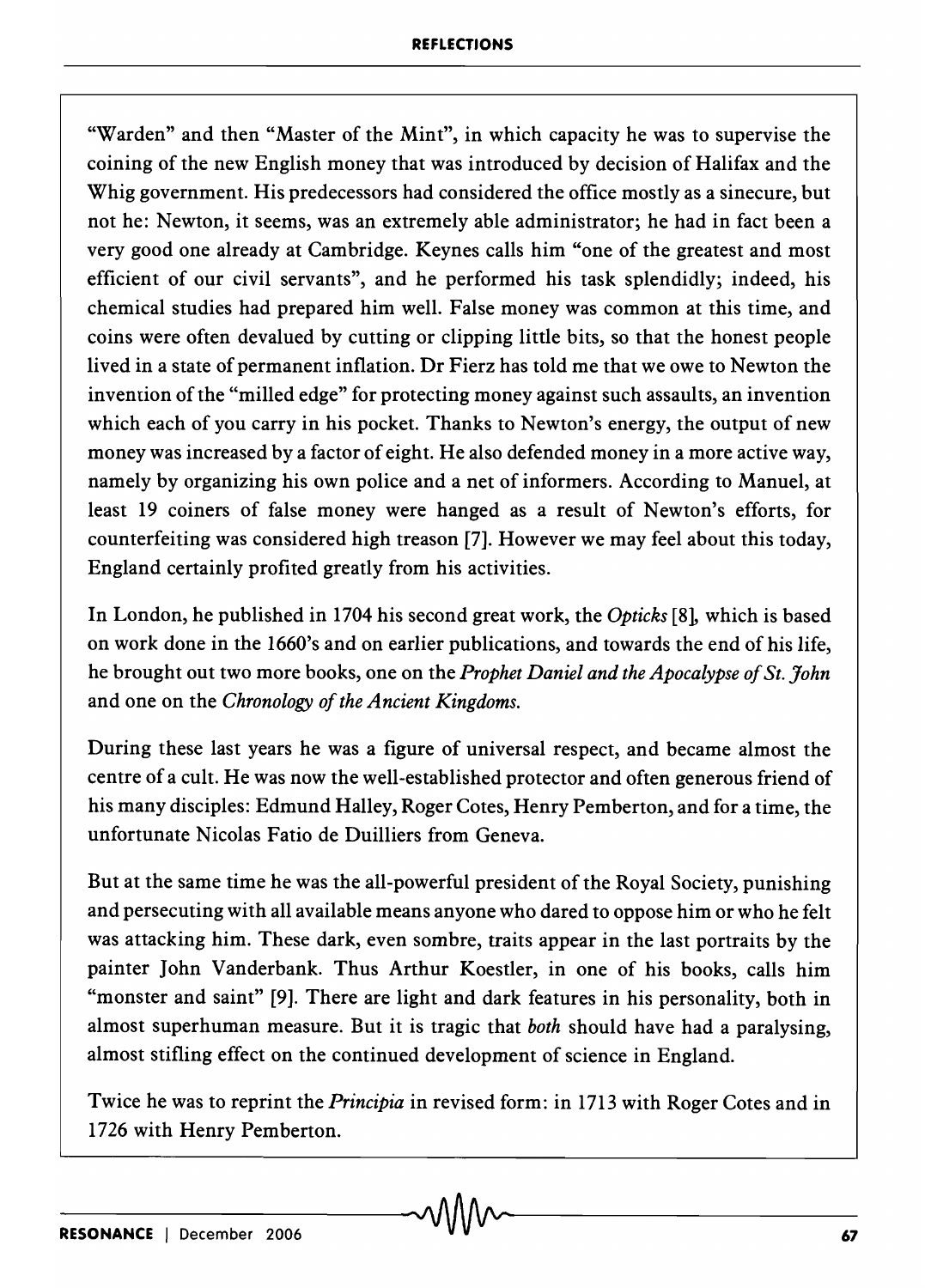#### DEFINITION I

The quantity of matter is the measure of the same, arising from its density *and bulk conjointly.2* 

#### DEFINITION II'

*The quantity of motion is the measure of the same, arising from the*  $\mathit{velocity}$  and quantity of matter conjointly.

#### DEFINITION III

The vis insita, or *innate force of matter, is a power of resisting, by which* every body, as much as in it lies, continues in its present state, whether it *be of rest, or of mOtling unzformly forwards in a righ! line.* 

#### DEFINITION IV

An impressed force is an action exerted upon a body, in order to change its state, either of rest, or of uniform motion in a right line.

#### DEFINITION V

#### A centripetal force is that by which bodies are drawn or impelled, or any  $way$  tend, towards a point as to a centre.

Of this sort is gravity, by which bodies tend to the centre of the earth; magnetism, by which iron tends to the loadstone; and that force, whatever it is, by which the planets are continually drawn aside from the rectilinear motions, which otherwise they would pursue, and made to revolve in curvilinear orbits.

The quantity of any centripetal force may be considered as of three kinds: absolute, accelerative, and motive.

#### DEFINITION VI

The absolute quantity of a centripetal force is the measure of the same, *proportional to the efficacy of the cause that propagates it from the centre,* through the spaces round about.

#### DEFINITION VII

The accelerative quantity of a centripetal force is the measure of the same, *proportional to the velocity which it generates in a given time.* 

#### DEFINITION VIII

The motive quantity of a centripetal force is the measure of the same, proportional to the motion which it generates in a given time.

[From" Ref. 13J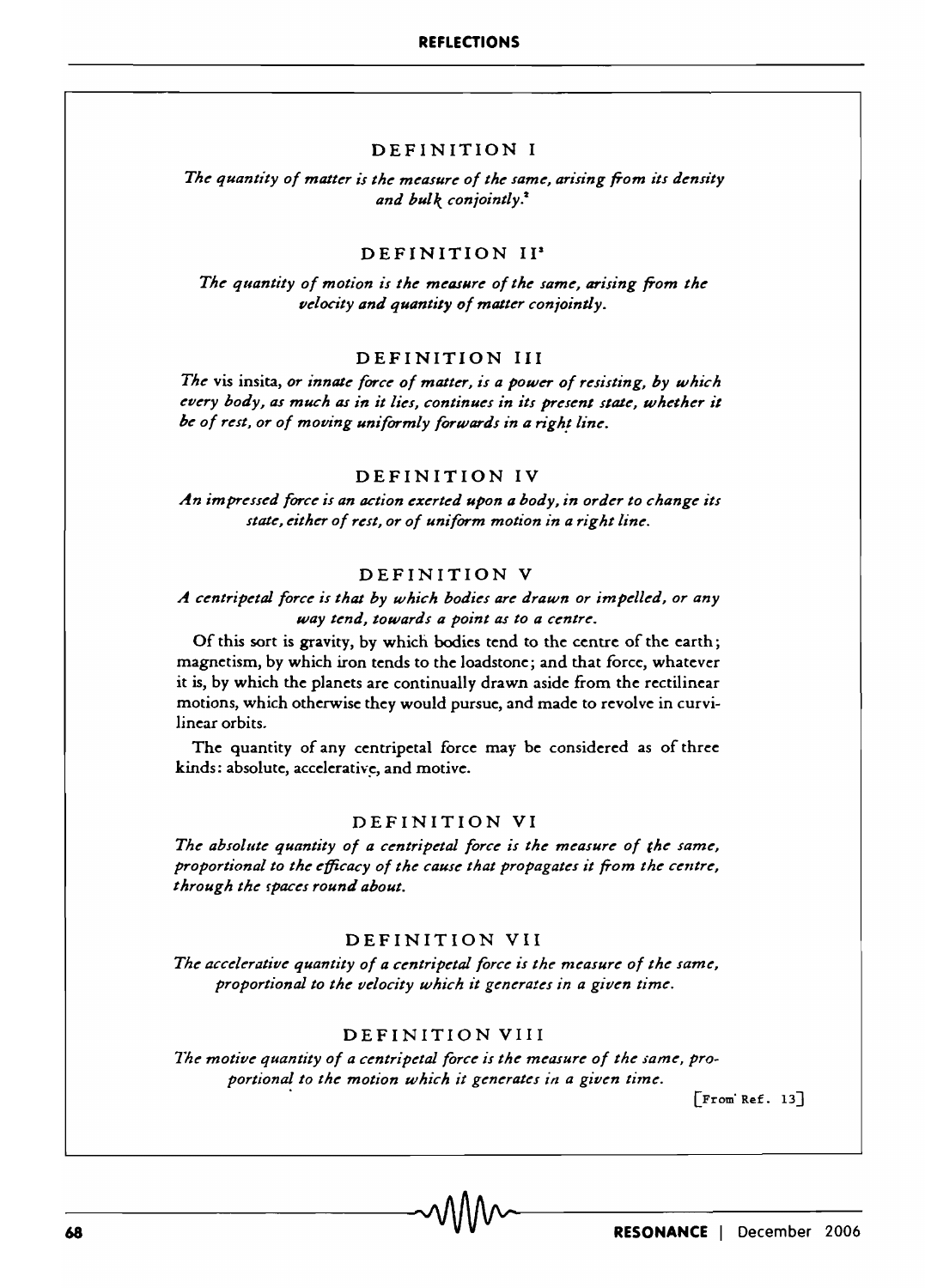During the last 6 years of his life he was in poor health but remained active. He died in his 85th year, on 20 March 1727, after a short illness.

\* \* \*

I must now give you an idea of the content of the *Principia* and of Newton's'purpose, his goal, and what he accomplished.

At the beginning we find a short introduction in which Newton states his goals, and an ode by his friend Edmund Halley, who edited the *Principia* against Newton's resistance and at his own financial risk.

The work then begins with a series of definitions, by which some fundamental notions like "quantity of motion", "inner" or "inertial force", central force", etc., are explained and where it is stated how these quantities are to be measured (see opposite). There follows in a scholium his famous doctrine of absolute space and absolute time, about which more will be said later.

Newton then formulates the three important "axioms" or "laws of motion" (see p. 6 and 7), which still today all girls and boys learn in high school. These axioms are, in his words but a bit shortened:

- 1) in the absence of an external force,every body remains at rest or in the state of uniform motion,
- 2) the change of the quantity of motion is proportional to the external force,
- 3) the reaction is always equal and opposite to the action, or the actions of two bodies are always equal and in opposite directions.

These laws are followed by a number of corollaries, among others the law of the parallelogram of forces.

And *then only* follow the three main parts of the work: first, two books *On the Motion of Bodies, and* then the third book *On the system of the World,* which crowns the whole work. In order to follow Newton's reasoning and to penetrate into his philosophy of nature and of science, one must clearly grasp the significance of this arrangement. The first two books, which comprise about 4/5 of the work, contain what we would today call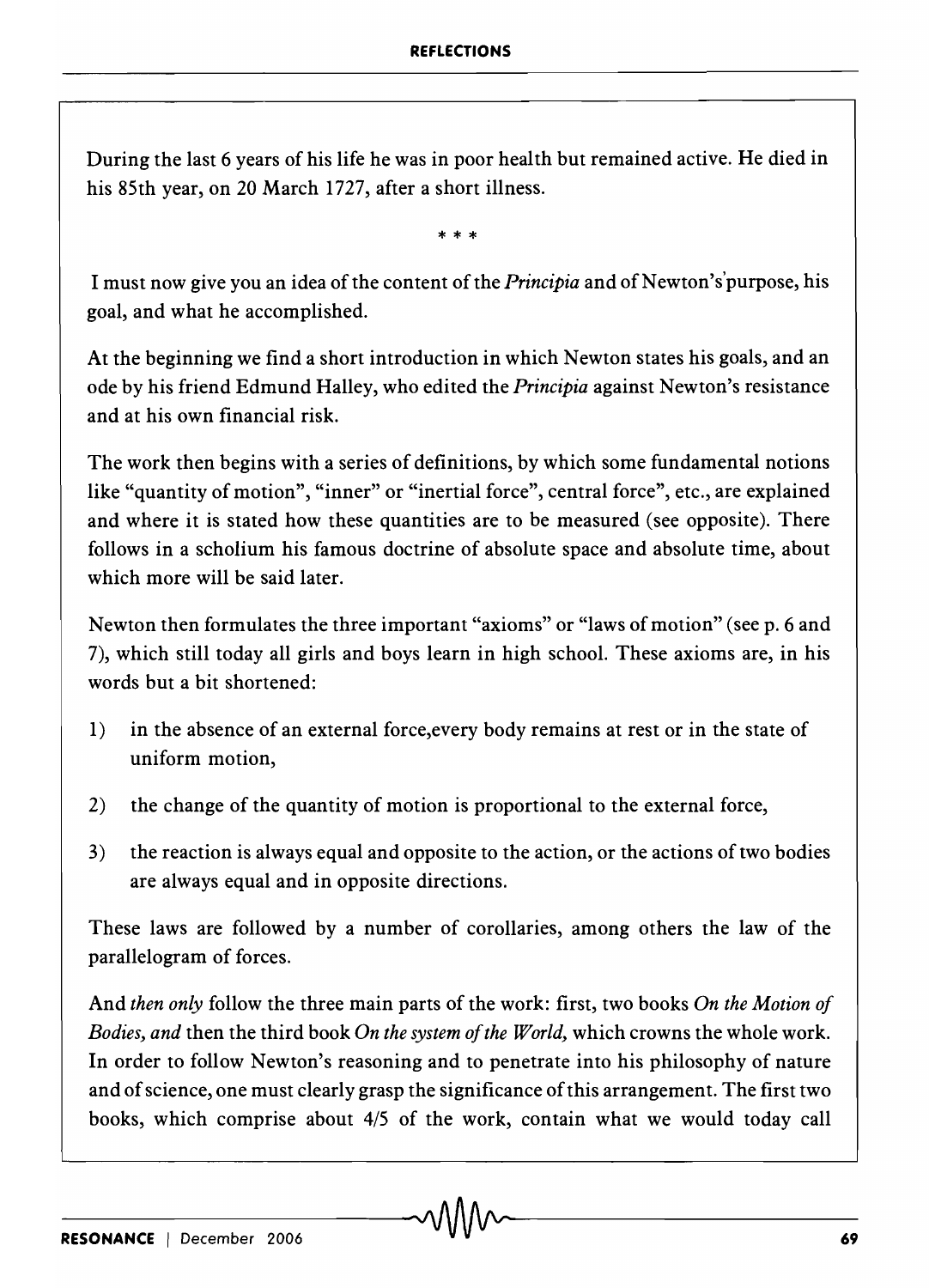"General Mechanics". There, starting from theorems of geometry and from his own new axioms of mechanics, he derives and proves a great number of theorems. However, with a few exceptions they are not applied to natural phenomena. This he does only in the third part, the "Celestial Mechanics".

Since dynamics describes motions, i.e. changes, its formulation required a new mathematicallanguage. Newton had discovered this language himself: his *calculus offluxions,*  which, however, he had never published before in a systematic form. Therefore, the first book opens with a chapter containing 11 mathematical lemmas, which in the sequel are used constantly. But for this very reason - and it seems that this was Newton's intention - this first chapter presents for the reader an almost insurmountable obstacle. Even today, knowing what Newton is driving at and being familiar with the theorems he proves, we have great difficulty following his reasoning; and this holds true for the whole work.

The content of the following 13 chapters is organized into 50 theorems, 48 problems, some lemmas and a few general scholia. Chapters 2 to 7 contain the investigation of the orbits of a body that moves under the influence of a central force; first the description of the curve itself, then the way in which this curve is traversed in time.

The presentation - and in order to understand Newton's purpose this must be kept in  $mind - is always conceived in view of two opposite goals. One is practical, directed$ towards applications, the other one systematic, aiming at a rigorous deduction. On the one hand, it is clear that the needs of practical astronomy suggested many of the problems he treats, such as the 14th problem of Section V: "Construct the conic section that passes through 5 given points"; this is obviously a problem of astronomy, namely, the determination of the orbit of a comet. But  $-$  and this is important  $-$  this motivation is never stated explicitly. Discussion of the planetary system is postponed to the third book, since *the systematic presentation must not be interrupted or obscured.* 

What at once catches the eye of the present day reader in these first chapters is the direction which Newton's investigation takes. Unlike us, he does not start from a differential equation. In fact, in the entire work, there is no differential equation at all, not even the one which today we call "Newton's equation". Rather he proceeds in the opposite direction and solves the inverse problem: given a curve, for instance an ellipse, he shows that if the centre of attraction is at the focus, the centripetal force must decrease with the square of the distance. Thus he finds that all conic sections are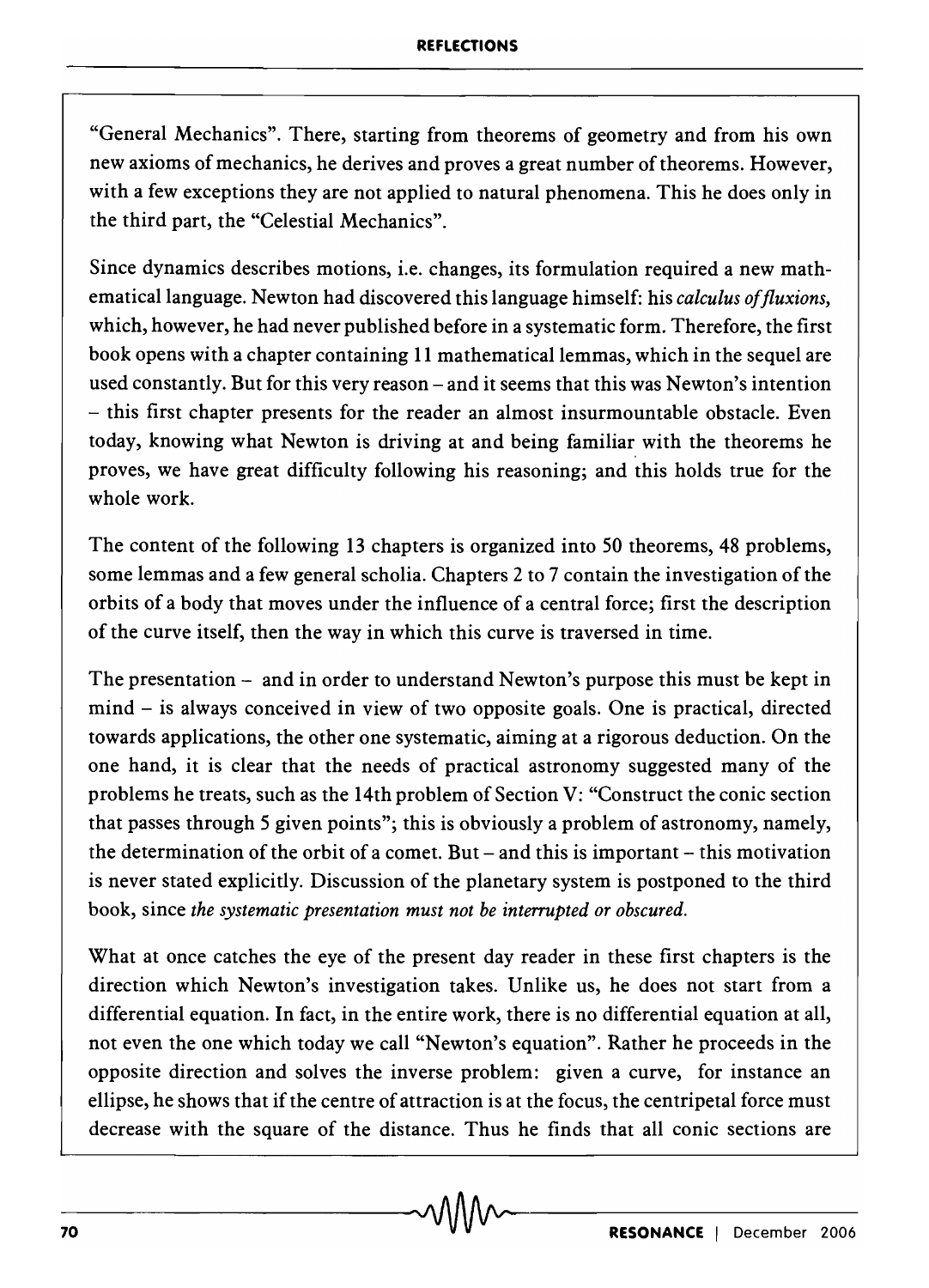solutions of his universal law of gravitation. But only Johann Bernoulli, armed with all his analytic equipment, succeeded in proving that the conic sections are the only solutions to the problem [10]. And it would be wrong to see only a completion of Newton's results in Bernoulli's theorem. Rather we must say that Johann Bernoulli succeeded in attacking the problem from a new point of view, and this, as we all know, is in science one of the most difficult accomplishments.

There follow the sections which today we would call the "advanced" ones. In these, he treats general forces and the motion of the apsides, and Section X contains a theory of the pendulum, based on the work of Huygens. I cannot talk today about Newton's predecessors; however, I should like to take this opportunity to state that in my opinion the importance of Huygens' work, especially its influence on Newton, is greatly underestimated in the literature. Surely, the appearance of the *Horologium Oscillatorium*  was one of the decisive events before the composition of the *Principia.* While in these first ten sections Newton considers (as we would say today) the motion of a single body in an external field, beginning in Section XI, he considers systems of *several* bodies, simple bodies first and then extended ones. In particular, his theorem 26 and the following 22 corollaries are the mathematical basis for his attack on the famous threebody problem. His lunar theory in the third book is based on these theorems and it was then developed further in the second edition. The same holds for his theory of the tides. Sections XII and XIII treat the mutual attraction of extended bodies. It seems that the solutions of these problems kept Newton occupied for a long time and that these difficulties were one of the main reasons of the delay of the *Principia.* 

The last section of the first book contains the mechanical foundation of his corpuscular optics. There he discusses the passage of a particle through parallel sheets and he derives Snell's law. This is the *first example* of how the'new mechanics transcends itself and becomes the basis of another domain of physics. For, of all motives which Newton has left to the physicists, this probably proved itself to be the most successful: to conceive a phenomenon of nature as the propagation of a system through space and time.

This short summary may show to what extent the first book is organized systematically, and how much of its spirit thereby has remained modern. Indeed, the sequence of its presentation is essentially the same as we still find today in our textbooks. The enormous difference from a modern book is due mostly to Newton's mathematics, and partly also, but to a minor degree, to differences in the point of view from which he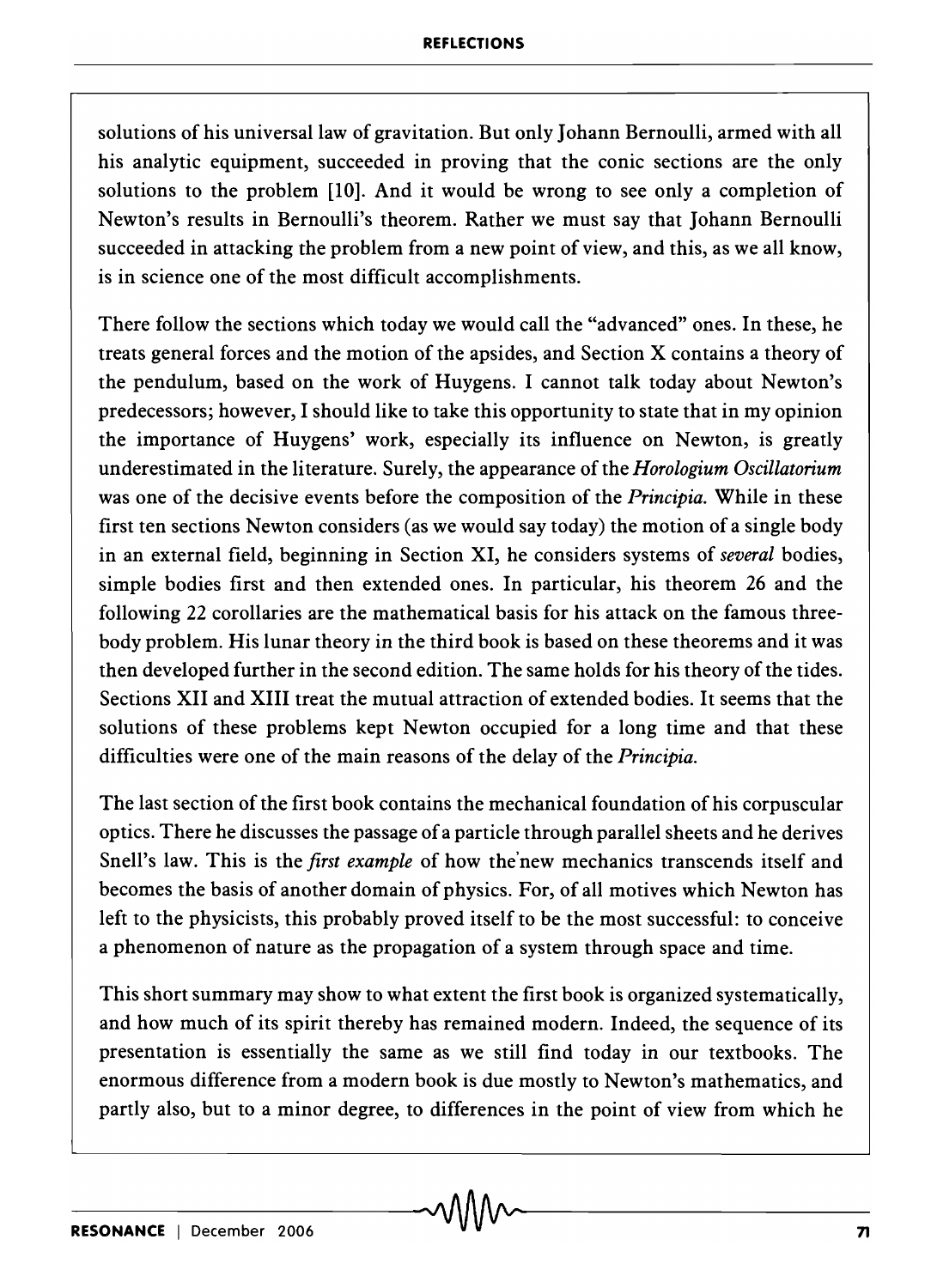considers the problems.

However, the foregoing dry enumeration could not do justice to the enormous riches that we find in this book. In all sections, wherever we look, we find new theorems, and quite often they are theorems which still today present great difficulty to mathematicians and physicists in spite of the powerful tools which the mathematicians have provided us with during the past 300 years.

The second book does not exhibit the same unity in its structure. It culminates in the refutation of the theory of vortices, by which Descartes had tried to explain the solar system. But even though this book was conceived primarily in view of this goal, it nevertheless contains much more.

In the first four sections Newton treats the motion of bodies in a viscous fluid in which friction is proportional to the speed or to the square of the speed. This "Ansatz" is one of Newton's most important discoveries, but strangely enough, as Truesdell has noted, it was overlooked by his successors for more than a century.

Section V is devoted to hydrostatics, and Section VI to the motion of a pendulum subject to friction, a problem that had been recognized by Huygens as fundamental for the construction of clocks.

But the most important sections with respect to both size and content, are Sections VII and VIII. Section VII contains his hydrodynamics and Section VIII his acoustics, in particular his investigations on the speed of sound. His accomplishment in this domain was summed up by Truesdell in the following words: "Newton had the genius to propose the problem, Euler to solve it" [11].

Section IX, the last, presents the refutation of Descartes theory and Newton's triumph.

The text of the second book testifies  $-$  and this is worth mentioning  $-$  that Newton did not work only as a mathematician and theoretical physicist, but that also in the domain of mechanics he performed original experiments [12].

The structure of the first two books is dominated by his intention to systematize the whole doctrine of mechanics by trying to derive it from a few axioms stated at the beginning of the books, and thus to realize mechanics as one system. Newton in this respect is the successor of Euclid, and his immediate predecessor is Huygens. It is true, however, that with respect to this endeavour he did not completely succeed in the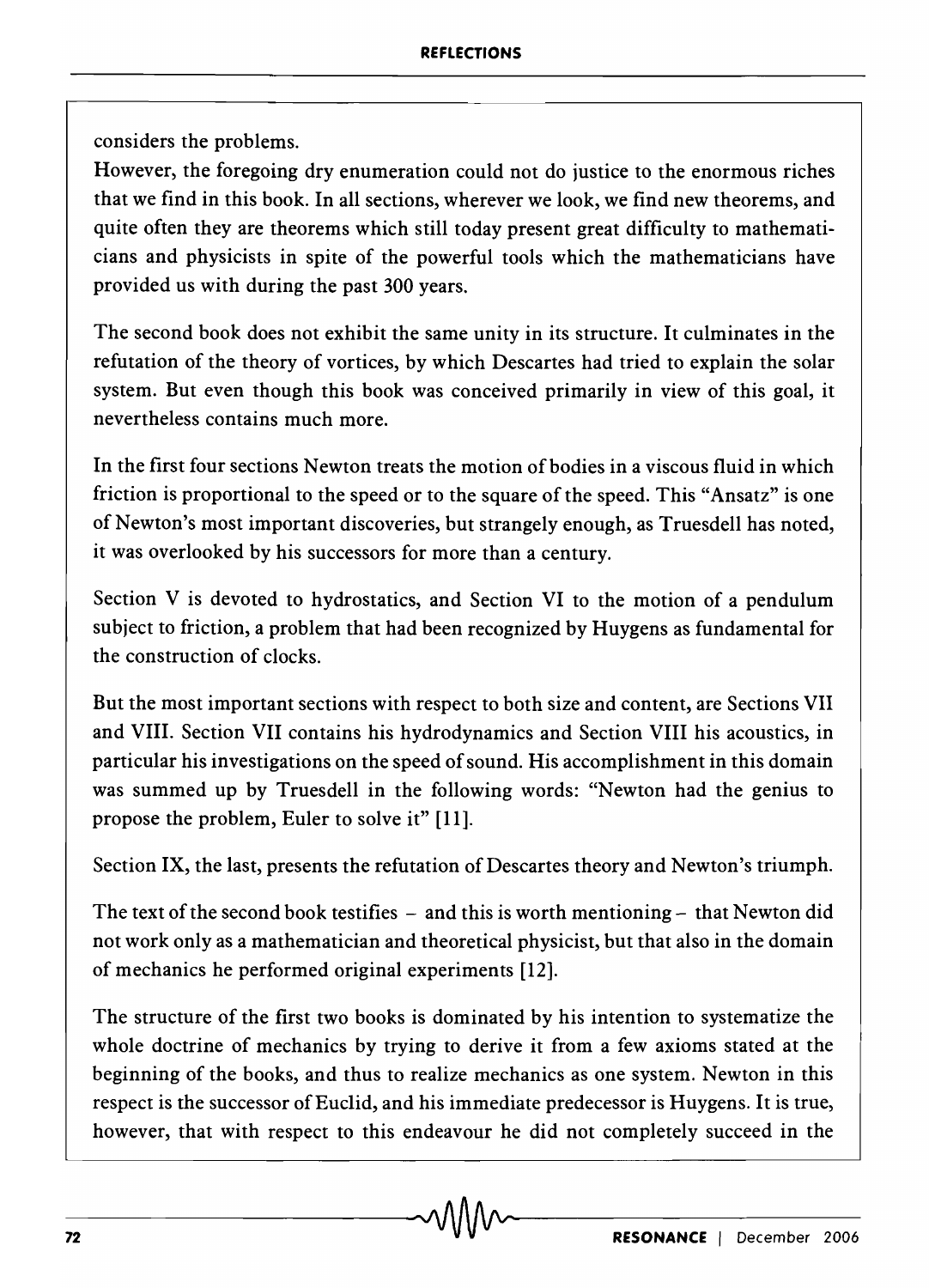second book.

Finally the third book, the most admired of all. It contains the application of his theoretical mechanics to the solar system, that is, to the motion of planets, moons (at the time of Newton ten were known), comets and, last but not least, the sun itself. For, according to his third law of motion, the sun too moves around the solar system's centre of inertia. Newton made significant and fundamental contributions to the understanding of all these phenomena.

Having shown in the first book that motion on an ellipse can be understood as a consequence of the force law  $1/r^2$ , he now concludes in the third book that the inversesquare law of gravity is valid in the solar system without exception. This conclusion is based *both* on Kepler's laws, which rest on observation, and on the theorem from the first book.

It is worth while following his line of reasoning in detail. In the first edition, the third book begins with nine hypotheses, of which the first three are general rules of correct procedure in science. The last five are statements of observed facts, for example that the five planets Mercury, Venus, Mars, Jupiter and Saturn move according to Kepler's laws around the sun and that the same laws are also valid for their moons. But with respect to the motion of the earth itself, which was in dispute, he leaves the question open initially. Thus he first demonstrates the validity of the law of gravity for planets and moons, and only after having established that Kepler's laws hold for the planets not with respect to their motion relative to the earth but relative to the *sun,* does he decide in favour of the Copernican doctrine.

One sees that he perceives the connection between theory and experiment in a way which even Galileo and Kepler could not yet grasp.

But he does not leave off there. After having deduced Kepler's laws from the principles of his mechanics he goes on far beyond anything that had been achieved before him, and this expecially in two directions. We owe to Newton the first quantitative description of the orbit of a comet: it is either a parabola or a hyperbola, and he establishes the following theorem: "the proportion between the instantaneous speed of a comet on a parabola and the speed of a planet on a circle is proportional to the square root of the proportion of the diameter of a planetary orbit to the instantaneous distance of the comet from the sun" [13]: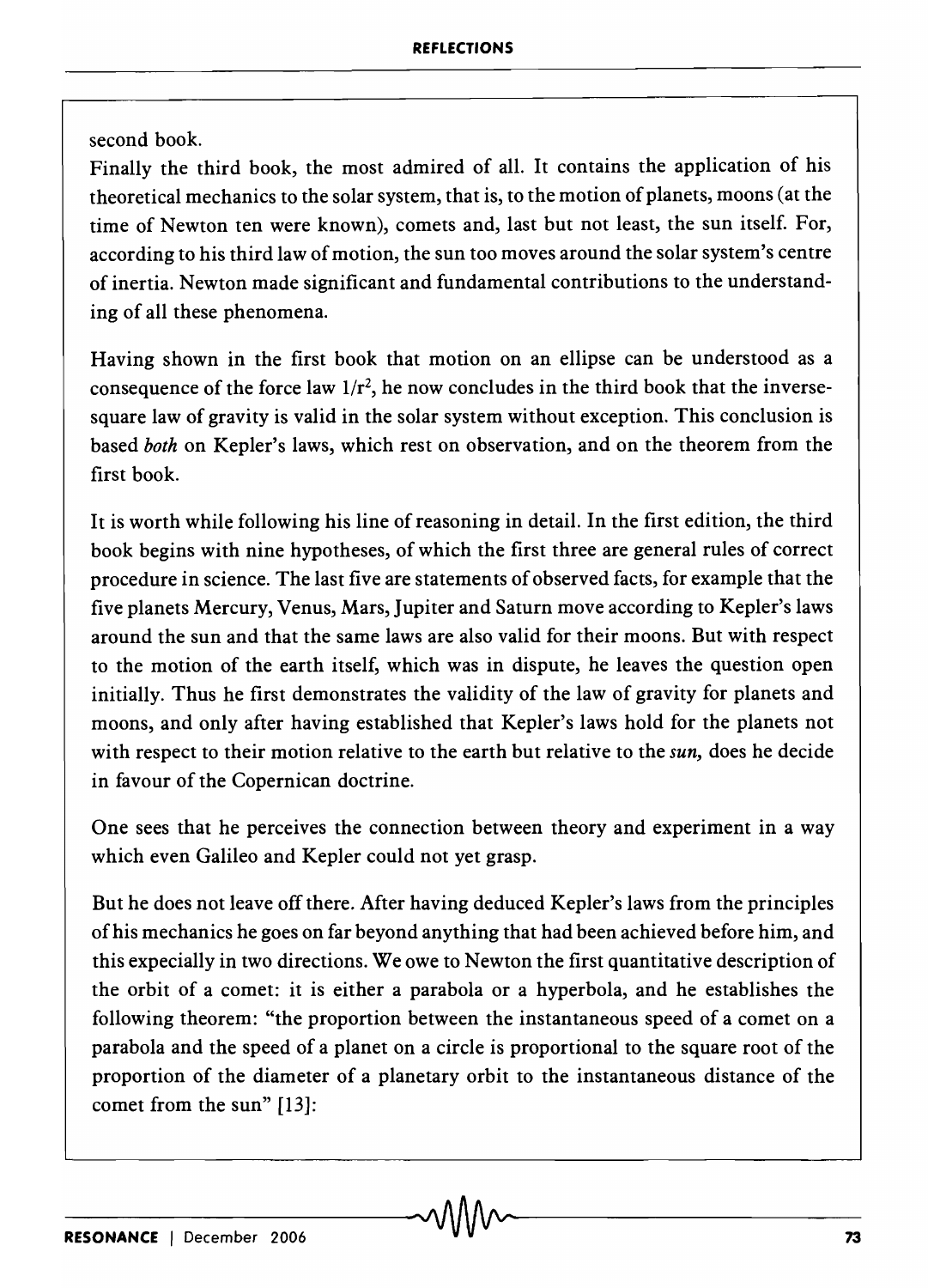$$
\frac{v_{com}}{v_{pl}} = \sqrt{\frac{2r_{pl}}{r_{com}}} \quad \text{or} \quad r_{com} v_{com}^2 = 2r_{pl} v_{pl}^2
$$

which may be contrasted with

Kepler's third law for circular orbits:  $r_1v_1^2 = r_2v_2^2$ 

This law, the analogue to Kepler's third one, is an extension of our astronomical knowledge far beyond what we owe to Kepler. The comets, which were still an enigma for Descartes and for Jacob Bernoulli, thereby became accessible to observational and computational astronomy [14]. Thus was broken what has sometimes been called "the last bulwark of superstition".

The Italian Algarotti says mockingly, in a book to which we will return: "[Les cometes] sont les ennemies les plus déclarées que les tourbillons [de Descartes] aient dans le ciel et it semble en général qu'elles n'ont été faites que pour déconcerter les systèmes" [15].

The attentive reader of the *Principia* will notice that the observations of Flamsteed, the Astronomer Royal, have in part disappeared in the later editions. This was a counterblow developed by Newton in one of these battles in which he fought his enemies with all means, allowed ones and sometimes not allowed ones. And he never hesitated to attack an enemy publicly and, if possible, to destroy him: Newton's luminous genius was surrounded by dark traits of character.

The other major achievement is the foundation of a lunar theory. Everyone knows that Newton's mechanics permits one easily to solve the two-body problem, and since the sun is so much heavier than the planets these solutions are excellent approximations to reality.

But in order to have an exact result one must solve a many-body problem; for example, in order to predict the moon's orbit accurately it must be computed under the influence of the earth *and* the sun. Still today we do not have an exact solution and must use approximations. Newton took the first enormously ingenious steps in this direction, especially in the second edition of the *Principia,* but to follow these steps is enormously difficult.

The comparison of the first edition with the second one is revealing. Besides an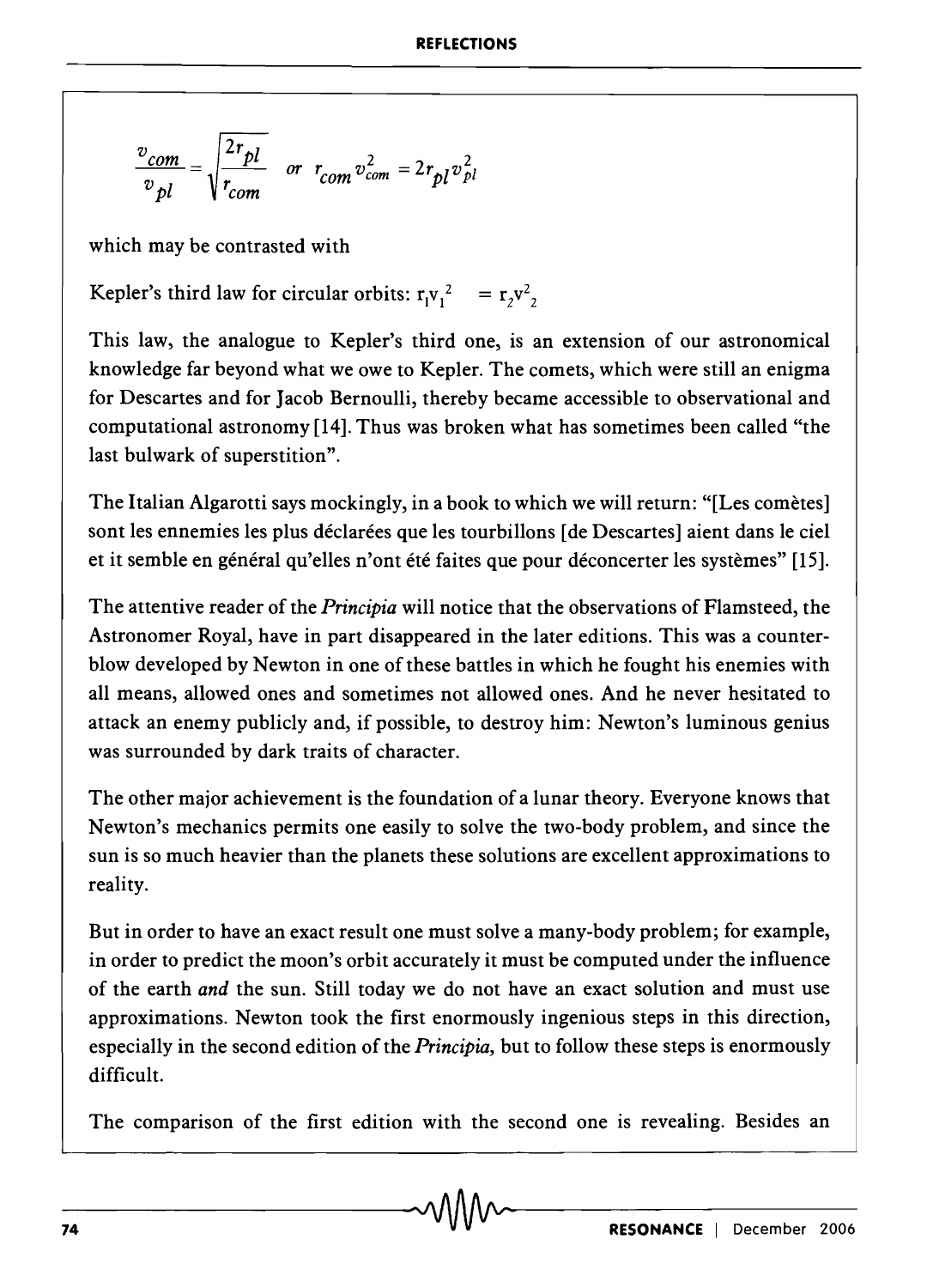expansion of the lunar theory we find other changes. Thus the "hypotheses" at the beginning disappear, or more precisely they change their name. Between 1686 and 1713, Newton again pondered intensively and systematically the philosophical principles of science, and this must have led him to a revision of his concepts.

He adds at the end of the second book the famous "Scholium Generale" which brings the totality of what he had achieved in science into contact with theology. There he also explains his "inductive method" and now states proudly the often quoted sentence, *"Hypotheses non jingo"* ("I do not invent hypotheses").

**In** fact, however, the hypotheses have *not* completely disappeared. We still find two of them in the second edition. First, one of the lemmas, the third one, now became a hypothesis. Probably this means no more than that Newton could not prove it. But of the original nine hypotheses, one, the fourth, still remains. It says: "the centre of the world is at rest". As I said, in the first edition he had left open the question of whether the earth or, as we would say today, the centre of inertia of the solar system, is at rest. But it is clear that the statement: "the centre of the world is at rest" is neither a "rule for proceeding correctly" nor a "phenomenon", but a true hypothesis. But it appears strange, and I do not know whether people have sufficiently emphasized<sup>\*</sup>) the fact that this hypothesis is not only superfluous, it directly contradicts Newton's mechanics. For, according to Newton, physical processes evolve in a homogeneous space and homogeneous time. His mechanics postulates what we call today the principle of relativity. This is the meaning of his first and his third axioms. And in such a space, on which (as we say today) a group acts, there is no centre: the centre is everywhere and nowhere. It is surprising to see that even Newton felt here a great difficulty and that even he was not clearly aware of the consequences of his own ideas. This is another example of Wolfgang Pauli's observation that "a fundamental scientific discovery, sometimes even against the resistance of its creator, gives birth to further fruitful developments following its own autonomous course" [16]. Only much later did physicists grasp this point clearly.

Let us now compare the first two books with the third one: *the truth* of the theory springs from its principles: this is pursued and explained in the two books *De Motu Corporum;*  but *its validity* is proved by its agreement with the observations: this is the purpose of the

<sup>\*</sup> After this lecture was delivered I found in a paper by LB. Cohen that H. Weyl indeed insisted on this contradiction. See Ref. 30.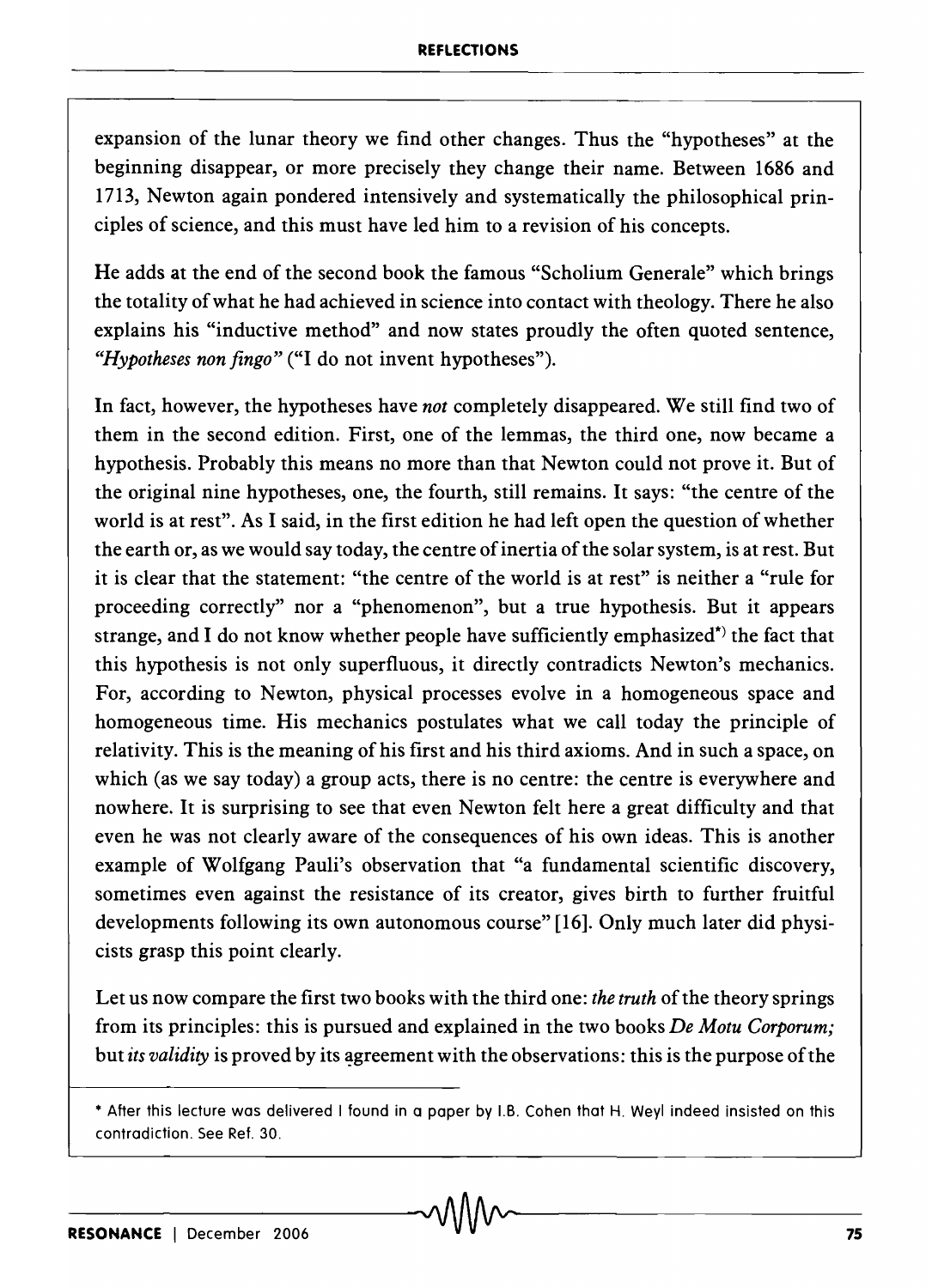third book, *De Mundi Systemate.* It is precisely in the accomplishment of having recognized and achieved this double goal that we must see what is sometimes called a bit vaguely the "Newtonian synthesis".

It is from this point of view that one should judge Newton's achievement. His first law goes back to late antiquity, and Galileo's successors, as well as Descartes, Wallis and especially Huygens, had grasped it clearly. The famous second law was understood by Galileo and after him by Beeckmann. The law of gravity goes back to Kepler, and others, for example Boulliaud, Borelli and Hooke, stated it before or independently of Newton. If one should put one's finger on one special point, my choice would be his third axiom: action = reaction (for once I agree with Mach  $[17]$ ). The law in this form, and indeed the whole idea, belongs to Newton. Perhaps it was suggested to him by Kepler's discovery that the tides are caused by the moon. This law, even today difficult to grasp, made possible the principle of relativity, which is fundamental for all of physics, including classical physics. And, after Newton, this axiom became a heuristic principle of great value. But to ask this question (what is Newton's most important single discovery?) in this way means that because of the trees, one does not see the forest! Newton's specific achievement is to have *put together* what his predecessors found, into *one coherent system* [18]. The motions of the planets and comets could now be computed starting from only four fundamental principles, and beyond this, as we shall see, his system is capable of an extension to the whole of physics.

\* \* \*

We may pause for a moment and reflect on the sobering fact that the book which, more than any other one, supported the claim of the enlightenment, that all questions could be solved with the help of rational thought, was understood only by a mere handful of scientists!

How then did Newton's discoveries propagate? It is revealing to know how big the edition of such an important work was. Dr Whiteside (Cambridge), the editor of Newton's mathematical manuscripts, informs me that in Newton's time 250 copies constitued a large edition, and that 1000 copies meant a big enterprise. His estimate is that the first edition printed in London numbered something between 330 and 350 copies [19]. For the second edition printed in Cambridge we are fortunate to possess exact data: 750 copies were printed, of which 711 were distributed. The others were used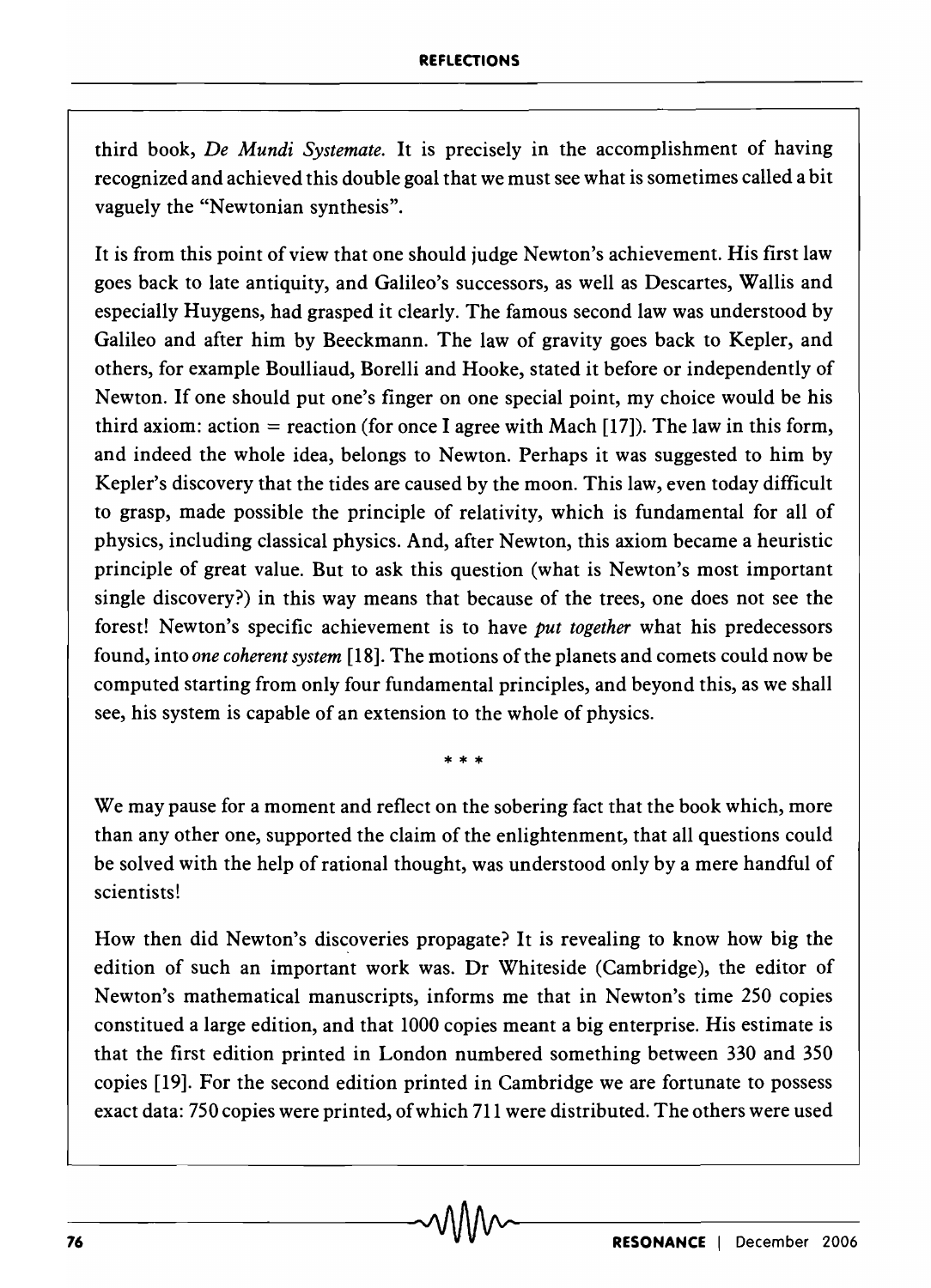#### **REFLECTIONS**

by Newton for corrections and he sent a few to his friends. The third edition, printed again in London, comprised 1200 copies. These numbers testify to the great success of the book. But, in spite of it, one must ask how many readers really understood it? Together with Dr. Fellmann in Basle, who knows Newton's mathematics and who rediscovered in Geneva the copy of the *Principia* owned by Leibniz [20], we tried to enumerate the possible candidates. Our lists were not identical, but we agreed that during Newton's life-time at best six "savants" understood the book and, up to the present, probably not more than one dozen or, if one is generous, two; moreover, Dr Fellmann and I agree that both of us are *not* on this list.

A fourth edition, still in Latin, with a commentary, was edited in Rome after Newton's death by the Rev. Fathers Jacquier and Le Seur [21]. This edition is noteworthy in several respects. First for the fact that it was prepared in Rome under the very eyes of the Santo Officio. Jacquier and Le Seur had to declare that, with respect to certain assertions, they did "only wear a mask", that is that they did not express their own opinion; which was not much more than a formality. Afterwards this book was printed in Geneva of all places, so that one might say that this edition was an oecumenical collaboration "avant la lettre".

But what interests us here mostly is that the two Reverend Fathers added to Newton's book three papers which had been submitted in 1740 to the French Academy of Sciences [22]. For its annual prize, the Academy had asked for an investigation on the tides, a subject about which the theory of Descartes and the more recent one of Newton were in competition. The prize was divided and attributed equally to Colin MacLaurin, one of Newton's disciples, Daniel Bernoulli, and Leonhard Euler, all of whose papers took Newton's *Principia* as their starting point. Thus, one may see in the attribution of these prizes a sort of official recognition of Newton's physics in France and on the continent in general.

At one point in his paper, Daniel Bernoulli writes, in the year 1740, "I see that this corresponds to what Newton says in the *Principia,* where he compares the length of the earth's axis with the radius of the equator. As far as his reasoning goes, he is probably the only one to understand it, for this great man sees even through a veil what another can hardly see with a microscope" [23] In other words: one of the best mathematicians and physicists of his time could see, when he read the *Principia,* that Newton was right in his contentions, but he could not always follow his proofs.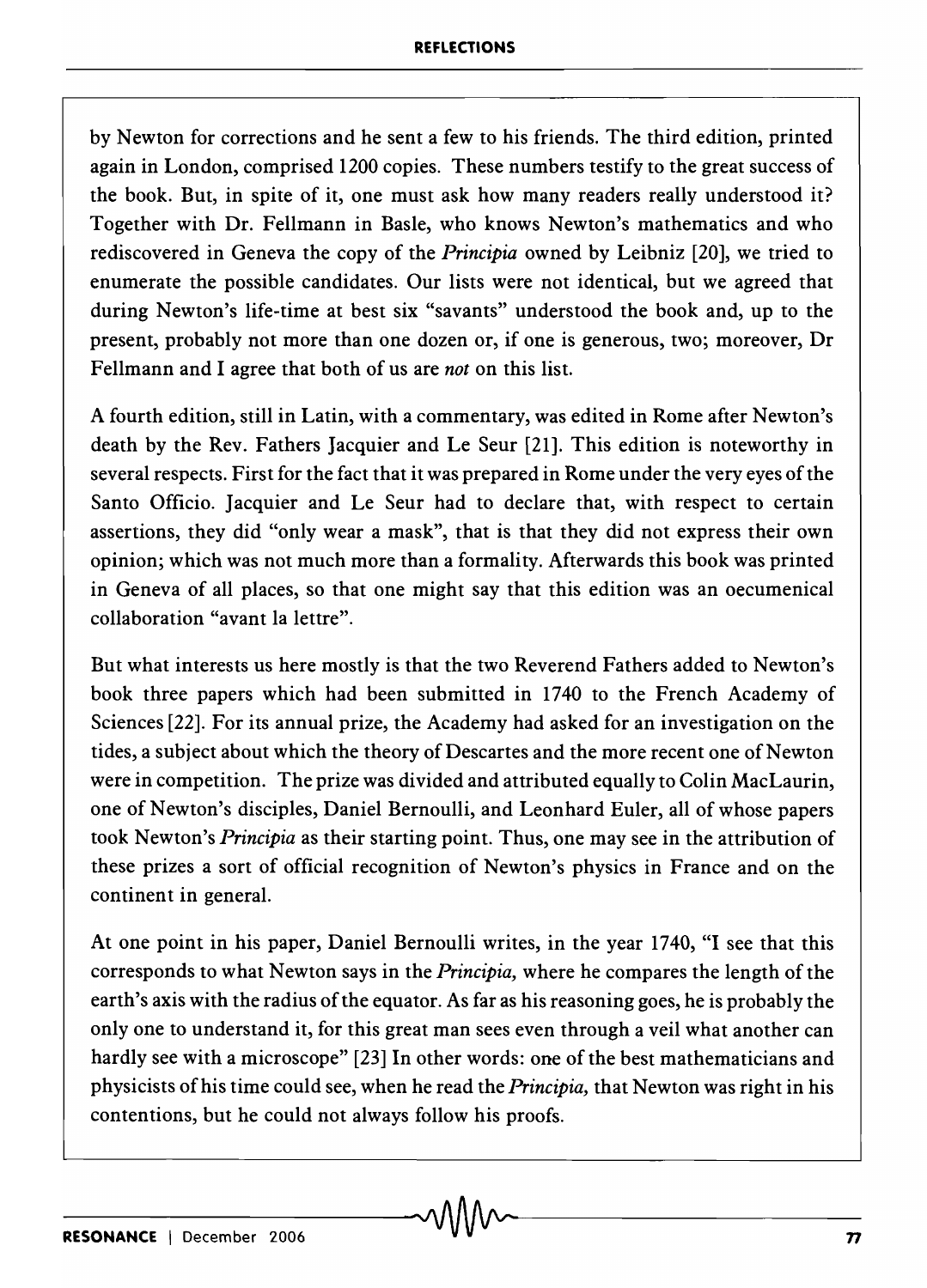The difficulty met by his contemporaries is also illustrated by the following: we have books written by Newton's disciples Henry Pemberton (1728) and Colin MacLaurin (1748) where, as they themselves say, they "explain the philosophy of Sir Isaac Newton" [24]. Both books contain few formulae or none at all, for those were understood only by a handful of mathematicians who shared the secret of the "New Math". And this still in the middle of the 18th century, at the time when on the continent Voltaire was popularizing Newton's physics with the help of his friend, Mme du Chatelet, who herself like Voltaire quite probably did not understand it either.

Count Algarotti, one of the foreign luminaries that Frederic the Great attracted to his Court, whom I have already quoted, wrote in his youth, in 1732, two volumes entitled *II Newtonianismo per Ie Dame,* a book that was translated into French [15]. But the major part of the work is devoted to Newton's *Opticks.* Only in the sixth and last part does the author approach the *Principia.* The *Principia* was praised, but the *Opticks* was read.

How then was the new mechanics propagated? If we want to investigate how a new science is disseminated and how it penetrates into research itself, we must ask, Where did it stimulate new creative work? Thanks to the authority of its creator, Newton's doctrine became popular in the British Universities comparatively early, but we find little creative response there. The first such came from the continent, first in a critical, even polemic way, which I shall mention only briefly.

Science became intertwined with a sterile polemic between Newton and Leibniz and their supporters concerning the priority of the discovery of calculus, or more precisely, the independence of Leibniz's discovery. This quarrel has often been told more or less exactly; perhaps even now we do not know all the relevant facts, and therefore I shall not enter into this episode.

An essential and important step was however taken by Jacob Herrmann, a disciple of Jacob Bernoulli who, in 1716, published the first systematic presentation of Newton's mechanics after the *Principia* itself. It was the first book of all on mechanics after Newton, and had the title *Phoronomia, sive de viribus et motibus corporum solidorum et fluidorum* [25]. In this book we find, for the first time, Newton's laws in differential form [26]. In spite of its historical importance, the *Phoronomia* has unfortunately been neglected by historians, until now, but we can hope that, thanks to C A Truesdell, this situation will change during the coming years.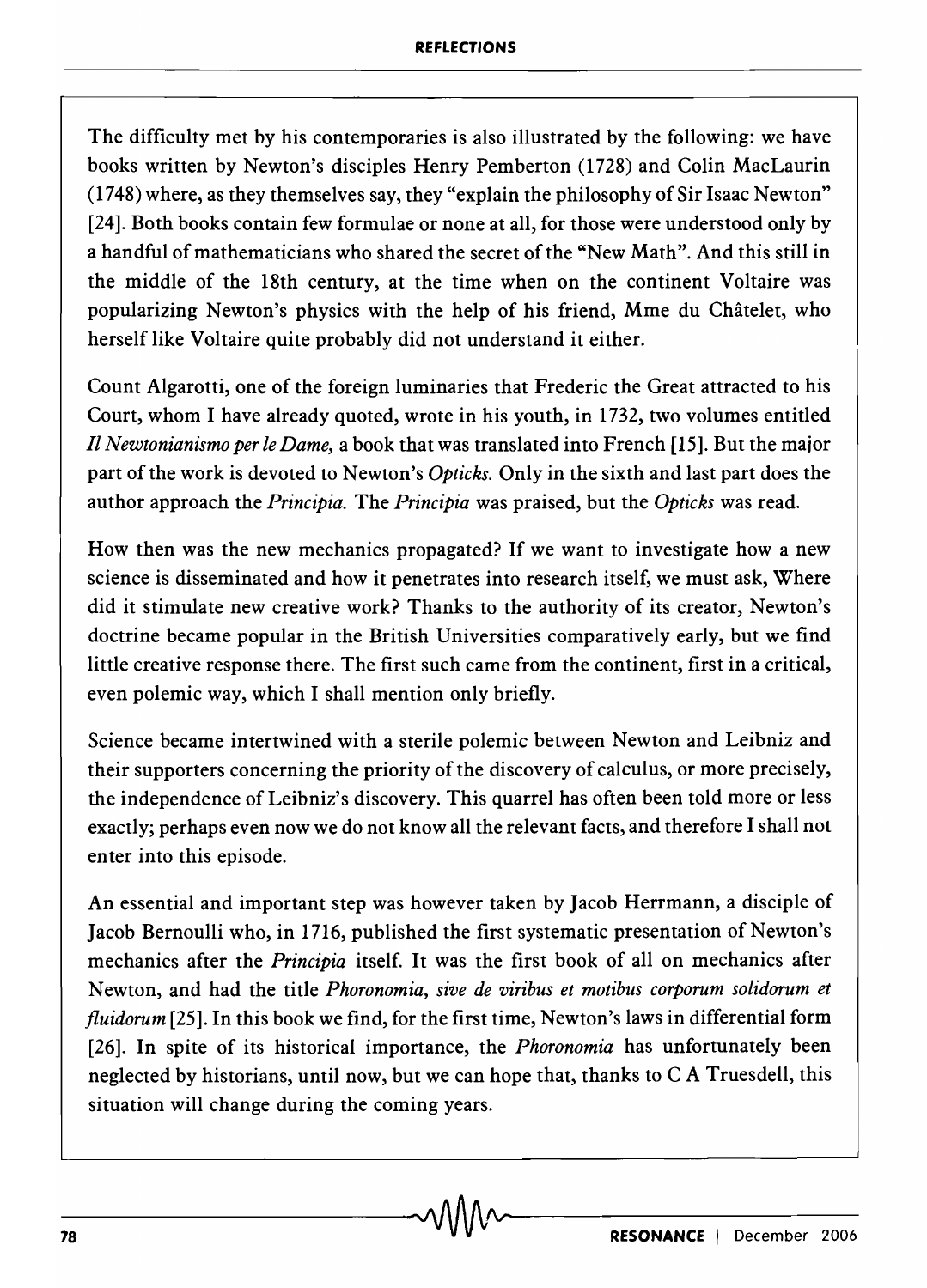#### **REFLECTIONS**

But one may justly say that the first important creative response to the *Principia* came from Daniel Bernoulli. Daniel Bernoulli had learned mathematics and physics from his father Johann and his elder brother Nicolaus. **In** physics he was first guided by the ideas of Descartes, then by those ofHuygens and Leibniz, whom the father had venerated and defended in his priority dispute with Newton. But one day, we do not know exactly when and how, he began to read and carefully study the *Principia.* His father owned a copy of the second edition, which is still today at the University Library in Basle. By studying Daniel's papers we can see how he penetrates, step by step, into Newton's ideas; how, with the help of the mathematics of Leibniz, of his uncle, and of his father, he begins to reformulate them; and how in his hands these different currents begin to merge. So far, these currents had been in competition on the ideal plane, and on the plane of daily life they had simply quarrelled. Now, a new synthesis was to emerge.

But each progress has its price, and in this case the price was a family tragedy. We know how old Johann behaved towards his son. **In** 1738, when Daniel was finally able to publish in Strasbourg his *magnum opus,* the *Hydrodynamica* [27] the father published at the same time his much shorter *Hydraulica,* backdating it by several years and implying thereby that his son's discoveries had followed his own [28]. This has often been attributed to jealousy, which certainly played an important part, but a more profound motive was the great bitterness of the father at seeing the son take over the enemy's cause and lead it to triumph. For, as we saw, it was Daniel's paper on the tides, just then in preparation and later to become his most printed work, which sealed on the continent the victory of "Newtonianism" (as some would say today).

At about the same time, or even a bit earlier, the final and irreversible step was taken. **In**  1736, the young Leonhard Euler (not yet 30 years old) published in two volumes his *Mechanica sive Motus ScientiaAnalytice Exposita* [29]. This synthesis of Newton's and (we must insist) Huygens' physics with the mathematics of Descartes, Leibniz and the Bernoullis, is a *second* turning point. While Newton's book remained forever closed to almost everybody, we find here, for the first time, a work that provides an easy access to mechanics; as easy as this science permits. For it was in these books that the language in which we understand and present mechanics until this very day was coined and fixed. **In** these books Newton's mechanics was developed into a method which *will and must*  attack all phenomena of the physical world: it has become a program for the whole of the natural sciences. The book's success was enormous. The *Mechanica* does not equal with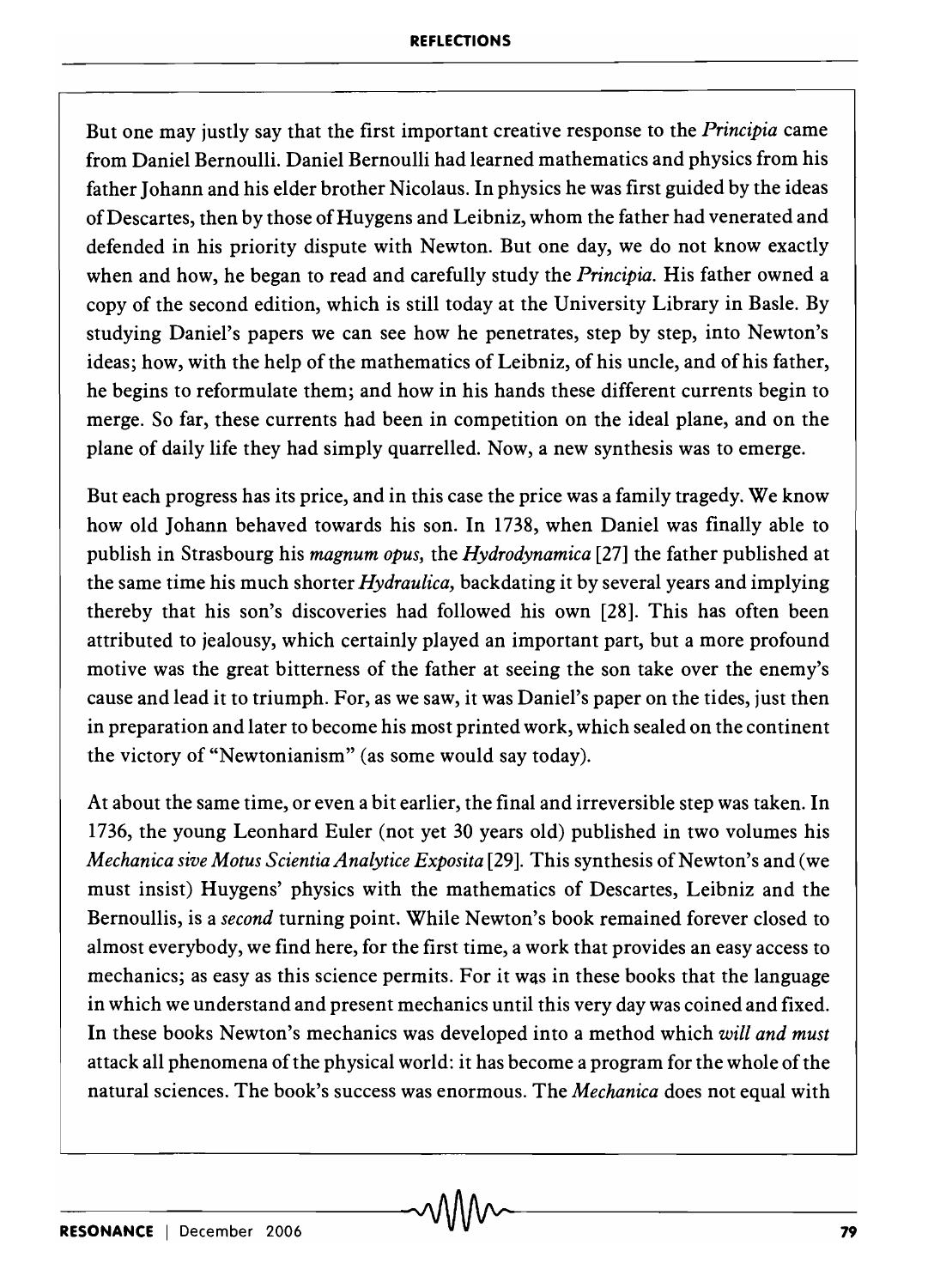#### **REFLECTIONS**

respect either to beauty or to originality some of Euler's later work, but it made accessible for the first time the new science. Laplace later called Euler "notre maitre a tous", wherein he was thinking not only of the mathematician but also of the author of the *Mechanica.* Euler's accomplishment is the more astonishing as his book was only the third systematic presentation of mechanics, and yet its appearance established mechanics in the academies and universities as a domain of knowledge. **In** fact, it made possible the modern way of studying. A few years later in his *Anleitung zur Naturlehre,* which unfortunately appeared only after his death, Euler again discussed in detail the fundamentals of mechanics [30]. The mathematician and physicist Hermann Weyl says of this work [31]: "Euler exposes in wonderful clarity the sum of the whole knowledge in the natural sciences of his age".

There Euler discussed especially inertia and the principle of relativity. Later these questions were neglected, even forgotten. Had these problems been understood, the quarrel about Einstein's theory of relativity would never have become so silly. For, as everyone who receives anti-relativist articles from time to time can testify: the opponents of the theory of relativity not only do not understand Einstein's mechanics, they also do not understand Newton's, whom they try to defend.

Euler's *Mechanica* and his later works, especially those in hydrodynamics, have given to physics its modern character. They have also opened the way to mathematical technology, a connection so characteristic of modern science.

During the 18th century, Newton's computations were extended especially by Clairaut and by Euler, the true founders of analytical lunar theory [32]. For quite a time mathematicians and astronomers were not sure whether or not Newton's law of gravity would suffice to explain all observations made in the planetary system or whether additional terms would be needed. The situation was not unlike that in quantum electrodynamics today. Only after having performed long and complicated computations did Clairaut, Euler and their successors become convinced that no discrepancy between observation and theory existed. After enormous efforts of many mathematicians and astronomers, by the middle of the last century only a few small effects remained still unexplained. And of all those, eventually *one only* remained: the perihelion of the planet Mercury advances too fast by a minimal amount of 43 seconds of arc per century, which is a tenth of a second per revolution. This discrepancy, as you know, was only explained by Einstein in 1914 [33]. But then, Einstein showed that the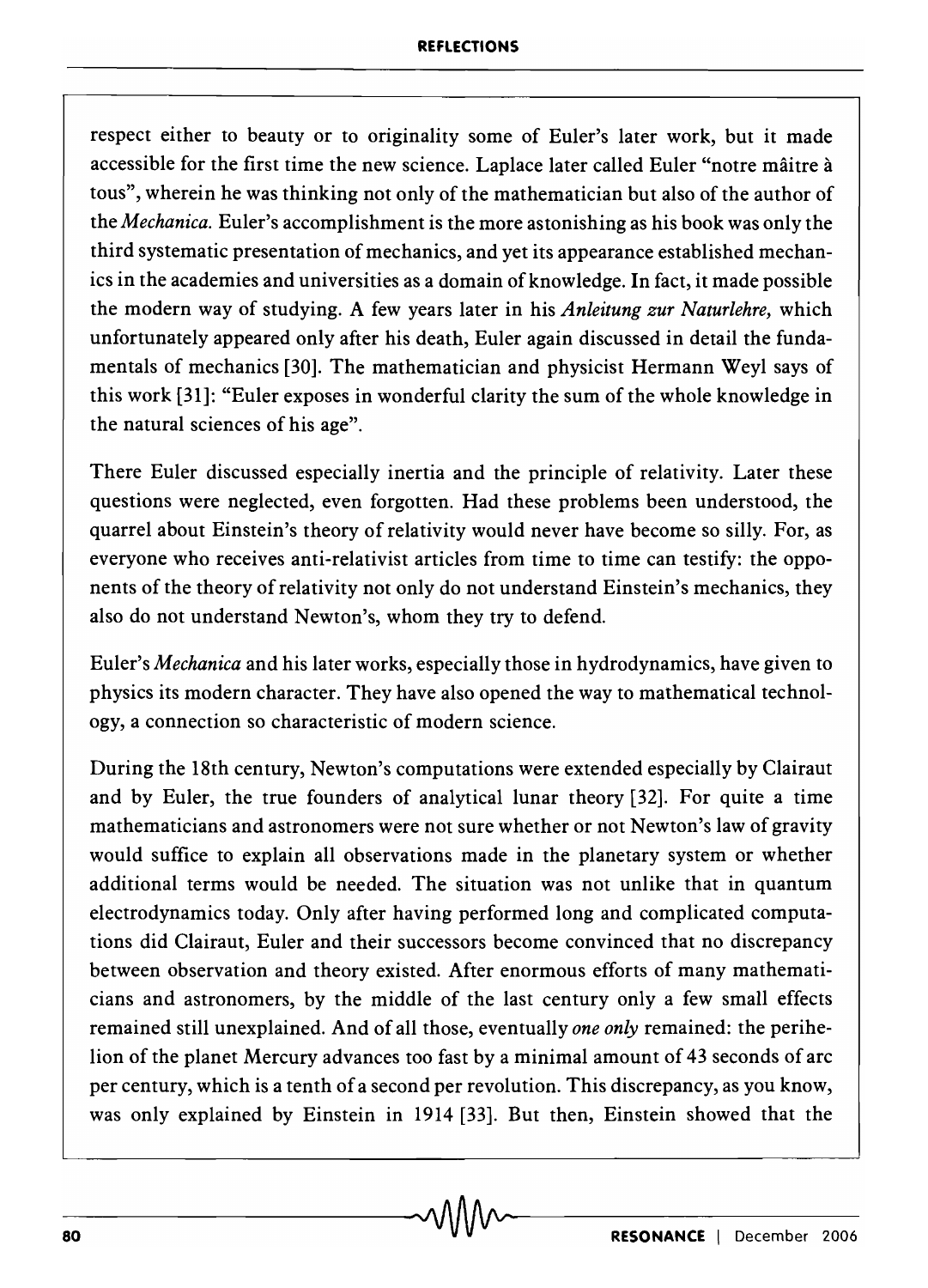discrepancy is due not only to the law of gravity but to a limitation in Newton's mechanics itself.

It is also worth recalling that just a few years ago, Kenneth Nordvedt in Montana showed how a precise measurement of the moon's orbit permits one to confirm the Newtonian principle of equivalence to the order of the gravitational interactions themselves [34]. Two years ago those measurements were made independently by I. I. Shapiro and by R. H. Dicke *et al.,* with the help of laser techniques which permit a determination of the earth-moon distance to an accuracy of 10 cm, and they were able to confirm the principle.

Beyond astronomy, Euler's hydrodynamics and the theory of elasticity, due mainly to Euler and Cauchy but based in part on ideas of Newton and Jacob Bernoulli, have helped extend the triumph of Newton's mechanics to all domains of physics. Also through Euler it found its way to Faraday and through him definitively into magnetism and electricity.

If, during this century, we have been forced to replace Newton's mechanics, which we call "classical", on the one hand by Einstein's mechanics, on the other by quantum mechanics as the foundation of physics, precisely this replacement permits us to appreciate more justly what Newton accomplished with his own theory. During the entire 19th century and still at the beginning of the 20th, Newton's formulation of the principles of mechanics underwent continual criticism from Mach among others. The first and third of his axioms were often degraded to the rank of mere definitions, and some (d'Alembert already) went even so far as also to see nothing more than a definition in his second axiom: "The change in the quantity of motion is proportional to the external force". Today it has become clear to us that Newton was right. The second axiom was modified by special relativity, *in order to take account of experiments;* thus, *it cannot be* a definition. The first axiom was modified by the general theory of relativity *in order to take account of experiments,* thus *it cannot be* a definition. All of the three are true axioms of classical mechanics.

The list however, as Truesdell and others have shown, is not complete [35]. Euler recognized in 1775 as a fourth independent axiom for the mechanics of continua that the change of angular momentum is equal to the moment of the force. The independence of this axiom too remained forgotten for a long time, and according to Truesdell, Boltzmann was the first to recognize again its true role [36]. The same may be said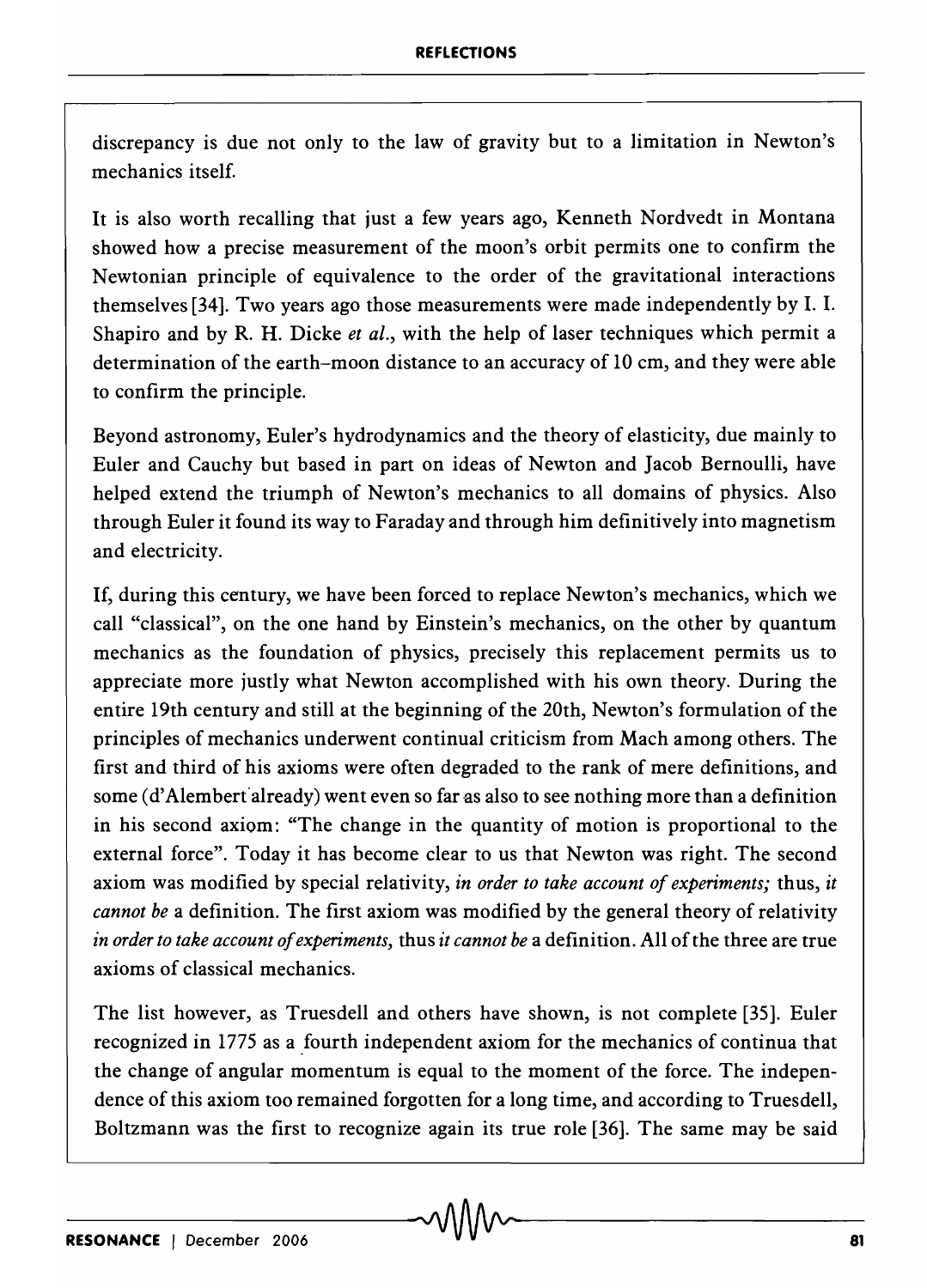concerning Newton's doctrine of absolute space and absolute time [37]. That he saw in them attributes of God may astonish us today. But what is important is that, like Euler after him, he saw here a fundamental problem. Namely, in which system must physical quantities be measured? His doctrine was derided; only Einstein again recognized the importance of the question. Therefore, even though today Newton's answer has been slightly modified, the glory remains his and we can see today more clearly than ever that he understood the character of his own answers better and more exactly than did most of his successors. In this respect, Newton triumphed over his critics.

Permit me now to conclude with a few words about Newton's personality. In no less than three domains, mathematics, optics and mechanics, this extraordinary man achieved accomplishments of unique importance and left us incomparable works. And in stating this, one must be conscious of the fact that these occupations were only a small part of his activities. In addition, he was a great chemist and alchemist. For example, his famous law in thermodynamics grew out of these occupations. But in fact, as we know today through the enormous mass of papers which he left, his principal interests were theology and history, to which he devoted probably the greater part of his time. And here too, as in the exact sciences, Newton did not see himself as a scientist among others, but as a prophet, to whom it was given to reveal the great secrets of nature and of history.

With whom can we compare this infinitely gifted man, of such a complex character, generous towards his pupils, but also timid, defiant, sensitive, easily offended, rancorous, and filled with strong passions, especially an insatiable desire for power? Galileo, Kepler, Euler, Faraday, Riemann, Maxwell and Einstein do not show traits of similar passions to the same degree, and none was filled with such a sense of a prophetic mission. Kepler, it is true, felt such a mission, but his ideas lay always open and unconcealed, and he was not given to being the judge of others. Besides his splendid discoveries, Newton, certainly more than any other great scientist, has left science also with an uncomfortable legacy. You all know science and research can become the victim of ambitions and of power, and certainly many places fell foul of entrenched power. I think it is fair to say that, in this respect, Newton's grasp for power was accepted with the acclamation of the majority of his fellows and successors, and thus he has more than any other man infused European science with this often deadly danger. We should not overlook this constant menace, because it is our work and with it our dignity that are at stake.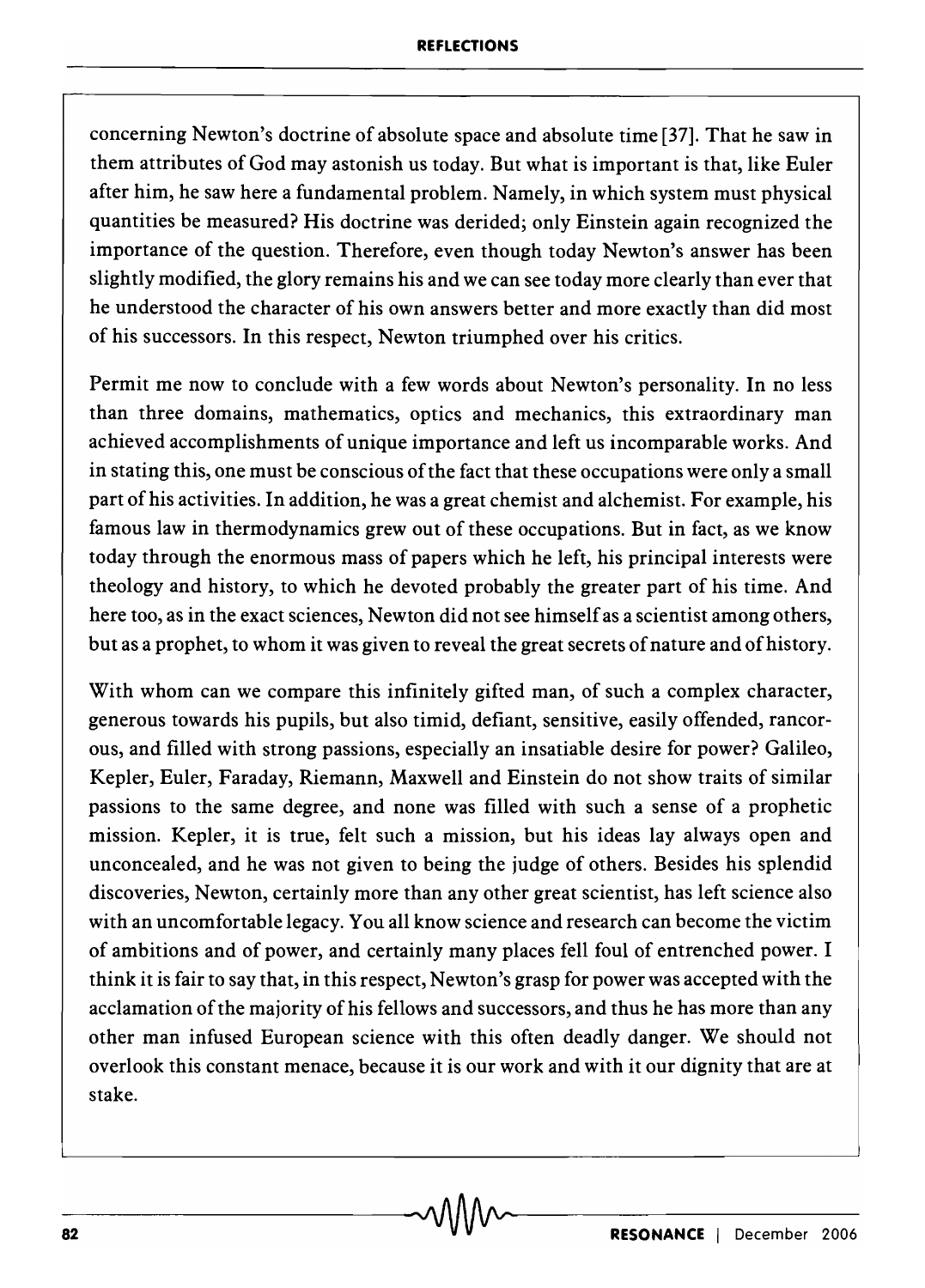If we want to find a kindred spirit in Europe's history, I think we have to look for it outside science. What other man was so imbued with a quasi-religious mission to reveal to the world the secrets of the universe and of its history, and to be judge of all previous periods? I think that we may find Newton's closest spiritual relative in the Italian *poet and scientist Dante.* Each saw himself as a prophet sent to reveal what had been secret [38]. Each accomplished this mission in a work whose composition must have required an almost unimaginable degree of intellectual concentration and physical strain. Of both we can see the boundless dedication to their work and feel the enormous hidden passions, and of both we can admire their sense of responsibility and dedication to the political community in which they lived.

Both works are not easily accessible and present to the reader great difficulties. Like Dante's *Divine Com media,* the *Principia* too has a majestic beauty which fascinates and captivates the reader. The impression one receives for the *Principia* can be compared to an immense dark cavern, full of fascinating byways revealed in occasional flashes of light. And at the far end burns a brilliant fire whose dazzling reflections are seen from time to time. I hope to have given you. a little reflection of this fire and of the fascination it radiates. But as with Dante's work, the full impression, and you know this much better than I do, is reserved for the reader.

# Acknowledgements

Prof. J A Fleckenstein and Dr H Stahelin, former president of the Basler Naturforschende Gesellschaft, invited me to talk at the Newton celebration in Basle. A few weeks later, Prof. R Hagedorn invited me to give a talk at a CERN colloquium.

Mrs P Radelet helped me with the documentation and Dr J L Pietenpol smoothed out my English. Miss E Finger typed the German, Mrs N Van Olmen the French, and the CERN Text Processing section looked after the English version.

Stimulus, encouragement and help from all of them are most gratefully acknowledged.

## References and Footnotes

- 1) I.S. N *ewton,Philosophiae Naturalis Principia Mathematica* (Royal Society, London, 1687). (For a reproduction of the original title page, see p. v.)
- 2) For Copernicus, Kepler, and Galileo, see A. Koestler, *The sleepwalkers: A history of man's changing vision of the Universe* (Hutchinson, London, 1959).
- 3) D. Brewster, The *life of Sir Isaac Newton* Uohn Murray, London, 1831).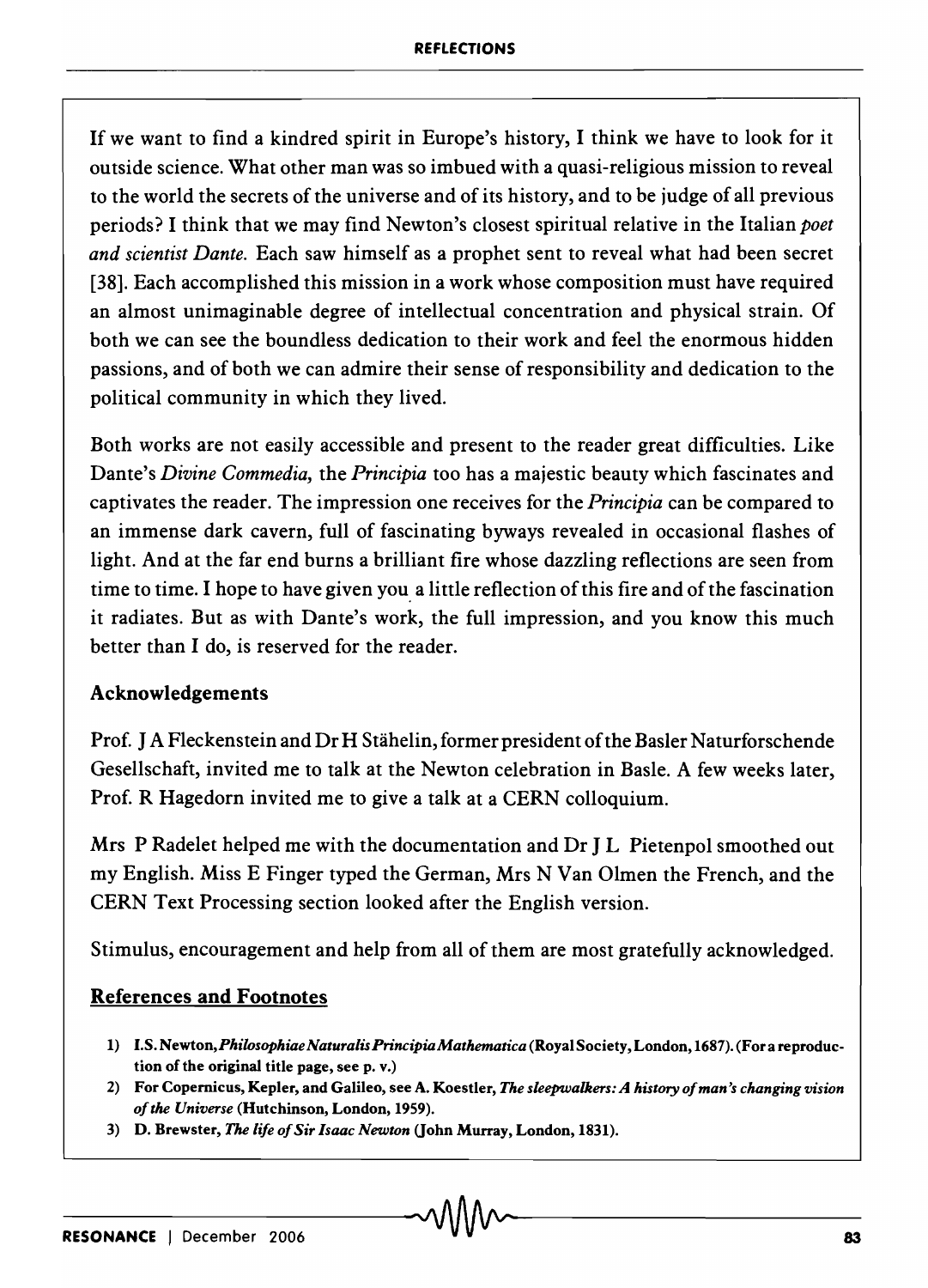L. Trenchard More, *Isaac Newton, a biography* (Charles Scribner's Sons, New York and London, 1934). J.M. *Keynes,Essays in biography* (Mercury Books, London, 1961), pp. 310-323. F.E. Manuel, *Isaac Newton, Historian* (Harvard Univ. Press, Cambridge, Mass., 1963)\*).

F.E. Manuel, *A portrait of Isaac Newton* (The Belknap Press of Harvard Univ. Press, Cambridge, Mass., 1968)\*.

- 4) A. Koyré and I.B. Cohen (with the assistance of A. Whitman) (assembled and edited by) *Isaac Newton's Philosophiae Naturalis Principia Mathematica, The third edition* ( 1726), *with variant readings*  (Harvard Univ. Press, Cambridge, Mass., 1970). Among the numerous books and articles of I. B. Cohen, we mention especially: *a) Introduction to Newton's "Principia"* (Cambridge Univ. Press, London, 1971).
- b) "Hypotheses in Newton's philosophy", Vol. V of *Boston studies in the philosophy of Science, Proc. of the Boston Colloquium for the Philosophy of Science,* 1966/1968 (D. Reidel Publ. Co., Dordrecht, 1969).
- c) "Galileo and Newton", *in Saggi su Galileo Galilei* (G. Barbera, Firenze, 1972).
- d) "History and the philosopher of science", *in The structure of scientific theories* (Univ. of Illinois Press, Urbana, 1974), p. 308.

D.T. Whiteside (ed.) (in collaboration with M.A. Hoskin and A. Prag), The *mathematical papers of Isaac Newton* (Cambridge Univ. Press, London, 1971).

A.R. Hall and M.B. Hall (eds.), *Unpublished scientific papers of Isaac Newton* (Cambridge Univ. Press, London, 1971).

H.W. Turnbull (ed.), The *correspondence of Isaac Newton* (Cambridge Univ. Press, London, 1959).

G.J. Gray, *A bibliography of the works of Sir Isaac Newton, together with a list of books illustrating his works,*  Second edition, revised and enlarged (Bowes and Bowes, Cambridge, 1907; reprinted by Davisons, London, 1966).

A. Koyre, *Newtonian studies* (Harvard Univ. Press, Cambridge, Mass., 1965).

J. Herivel, *The background to Newton's "Principia"; a study of Newton's dynamical researches in the years*  1664-84 (Clarendon Press, Oxford, 1965).

L. Rosenfeld, "Newton and the law of gravitation", *Archive for History of Exact Sciences* 2, 365 (1965).

L. Rosenfeld, "Newton's views on ether and gravitation", *Archive for History of Exact Sciences* 6, 29 (1969). M.Fierz, "Uber den U rsprung und die Bedeutung der Lehre Isaac Newtons yom absoluten Raum", *Gesnerus*  11,62 (1954).

F. Wagner, *Isaac Newton im Zwielicht zwischen Mythos andForschung* (Karl Al ber, Freiburg-Munich,1976).

5) C.A. Truesdell, *Rational fluid mechanics* (1687-1765), Editor's Introduction to "Euleri Opera Omnia", Series II, vol. 12 (Orell Fiissli, Zurich, 1954).

C.A. Truesdell, *I. The first three sections of Euler's treatise on fluid mechanics (1766); II. The theory of aerial sound* (1687-1788); *III. Rational fluid mechanics* (1765-1788), Editor's Introduction to "Euleri Opera Omnia", Series II, vol. 13 (Orell Fiissli, Zurich, 1956).

C.A. Truesdell, The *rational mechanics of flexible or elastic bodies* (1638-1788),

Editor's introduction to "Euleri Opera Omnia", Series II, vols. 10 and 11 (Orell Fiissli, Zurich, 1960).

- 6) E. Mach, *Die Mechanik in ihrer Entwicklung,* 9th edition (F.A. Brockhaus, Leipzig, 1933).
- 7) See F.E. Manuel, *A portrait of Isaac Newton,* Ref. 3.
- 8) I.S. Newton, *Opticks: or, a treatise of the reflexions, refractions, inflexions and colours of light. Also two treatises of the species and magnitude of curvilinear figures* (Royal Society, London, 1704).
- 9) A. Koestler, *The act of creation* (Hutchinson, London, 1964).
- 10) I am indebted for this information to the Rev. P. Costabel (Paris); see also Ref. 19.
- 11) C.A. Truesdell, Ref. 5, vol. 13, p. LXXII.

\* I am indebted to David Finkelstein who directed my attention to these books.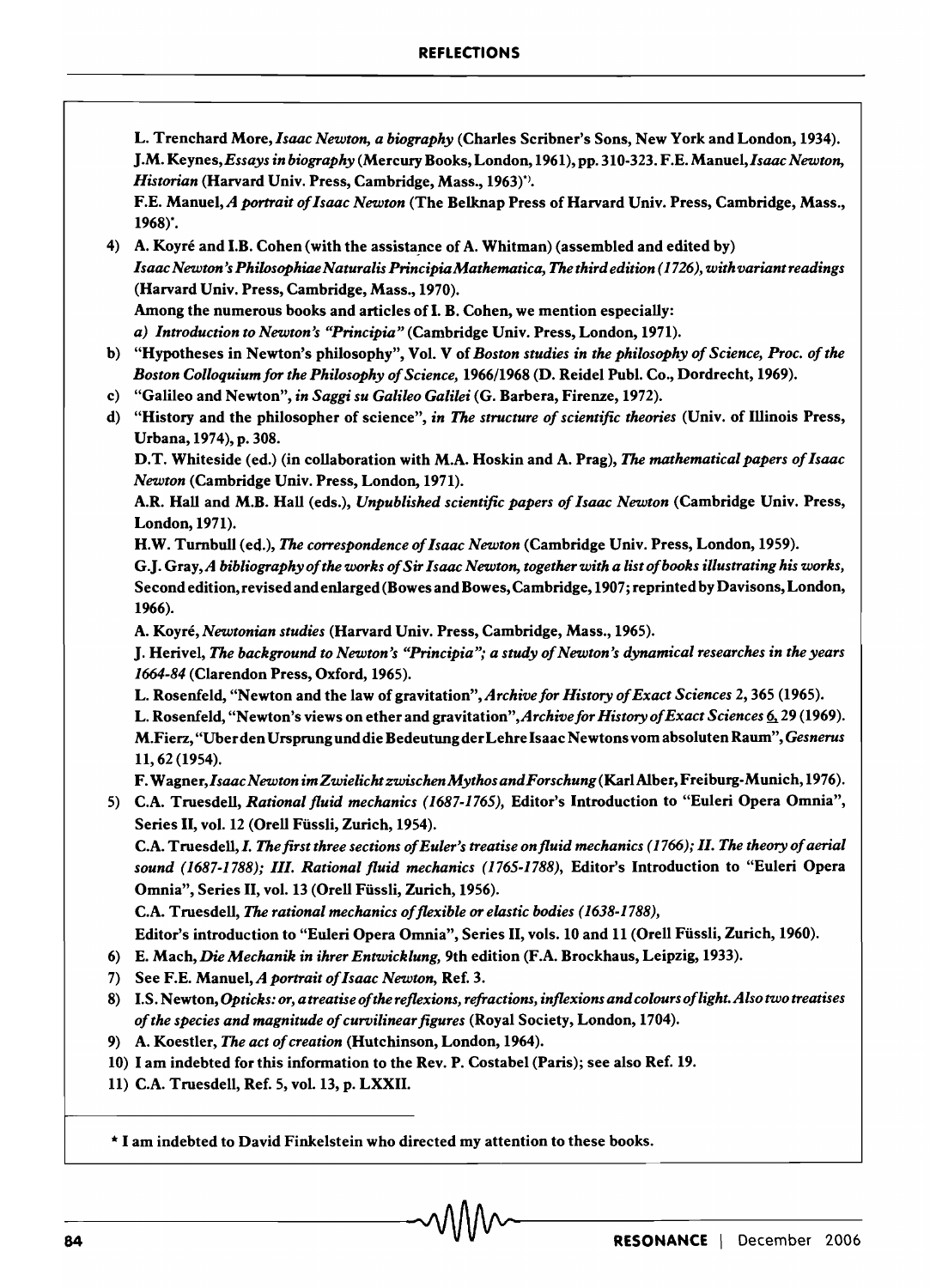- 12) See, for example, Ref. 1 p. 271 (Reg. 7), p. 316 (Corol. 5), p. 330 (Prob. IV), and especially p. 354.
- 13) *Principia,* Second edition (edited by R. Cotes, Cambridge, 1713), p. 445, quoted by D. Bernoulli in his paper (ST 29) "Commentationes de immutatione et extensione Principii conservationis virium vivarum quae pro motu corporum coelestium requiritur".
- 14) The Gennan amateur astronomer Peter Doerfel had proposed in 1680 that comets move in parabolas. See J .0. Fleckenstein (ed.),Die *Werkevon JakobBernoulli* (Birkhauser Verlag, Basle, 1969), vol. 1, p. 210. The editor related to me the following quotation.
- 15) F. Algarotti, *11 Newtonianismo per Ie dame, ovvero dialoghi sopra la luce* (Naples, 1737). [French translation: *Le Newtonianisme pour les dames ou entretien sur la lumiere, sur les couleurs et sur l'attraction,* traduit de l'italien par M. Du Perron de Castera (Montalant, Paris, 1738).
- 16) W. Pauli, *Theory of relativity* (Pergamon Press, London, 1958).
- 17) E. Mach, Ref. 6, p. 193 ff.
- 18) Whatever one may think of Newton's behaviour towards Hooke, it is from this point of view that one must understand the following sentence in his famous letter to Halley, 20 June 1686: "Now is not this very fine? Mathematicians that find out, settle and do all the business must content themselves with being nothing but dry calculators and drudges and another that does nothing but pretend and grasp at all things must carry away all the inventions as well of those that were to follow him as of those that went before."
- 19) I am indebted to D. Whiteside (Cambridge) for this infonnation and I should like to thank him very much.
- 20) E. Fellmann, "Newton's 'Principia' *",Jber. Deutsch. Math.-Verein.* 77,107-137 (1975).
- 21) I. Newton, *Philosophiae Naturalis Principia Mathematica,* Auctore Isaaco Newtono, Eq. aurato, Perpetuis Commentariis illustrata, communi studio PP. Thomas Le Seur & Francisci Jacquier Ex Gallicanâ Minimorum Familia, Matheseos Professorum, Tomus Primus (Typis Barrillot & Filii Bibliop. & Typogr., Genevae, MDCCXXXIX), Tomus Secondus, MDCCXL, Tomi Tertii Pars. I MDCCXLII, Tomi Tertii continuatio. continens Lunae Theoriam Newtonianam.
- *22) Recueil des pieces qui ont rem porte Ie prix de l'Academie Royale des Sciences pour l'annee 1740:* C. MacLaurin, "De causa physica fluxus et refluxus maris"; L. Euler, "Inquisito physica in causam fluxus ac refluxus maris"; D. Bernoulli, "Traitè sur le flux et le reflux de la mer" (Paris, 1741).
- 23) D. Bernoulli, Ref. 21, Ch. II, Section VIII, p. 70.
- 24) H. Pemberton, *A view of Sir Isaac Newton's philosophy* (S. Palmer, London, 1728). C. MacLaurin, *An account of Sir Isaac Newton's philosophic discoveries,* in 4 books (London, 1748).
- 25) J. Hennann, *Phoronomia, sive de viribus et motibus corporum solidorum et fluidorum* (R. & G. Westenios, Amsterdam, 1716).
- 26) Following a communication for which I am indebted to I.B. Cohen (Harvard).
- 27) D. Bernoulli, *Hydrodynamica, sive de viribus at motibus fluidorum commentarii* U. Rheinhold Dulsecker, Strasbourg, 1738).
- 28) J. Bernoulli, "Hydraulica nunc primum detecta ac demonstrate divete ex fundamentis pure mecanicis (1732)", *in Opera Omnia,* vol. 4, pp. 387-493, 1743.
- 29) L. Euler, "Mechanica sive motus scientia analitice exposita", *in Opera Omnia* (Teubner, Leipzig-Berlin, 1912), Series II, vol. 1.
- 30) L. Euler, "Anleitung zur Naturlehre", *in Opera Omnia* (Teubner, Leipzig-Berlin, 1926), Series III, vol. 11.
- 31) H. Weyl, *Philosophy of mathematics and natural science* (Princeton Univ. Press, Princeton, NJ; Geoffrey Cumberledge, London; Oxford Univ. Press, Oxford, 1949), p. 42.
- 32) This development was presented by A. Youschkevitsch in a talk delivered at the Congres international de I'Histoire des Sciences, Edinburgh, 1977.

See also R. Taton, "Inventaire chronologique de 1 'oeuvre d' Alexis Claude Clairaut (1713-1765)" *,Revue Hist. des Sciences* XXIX/2 (1976).